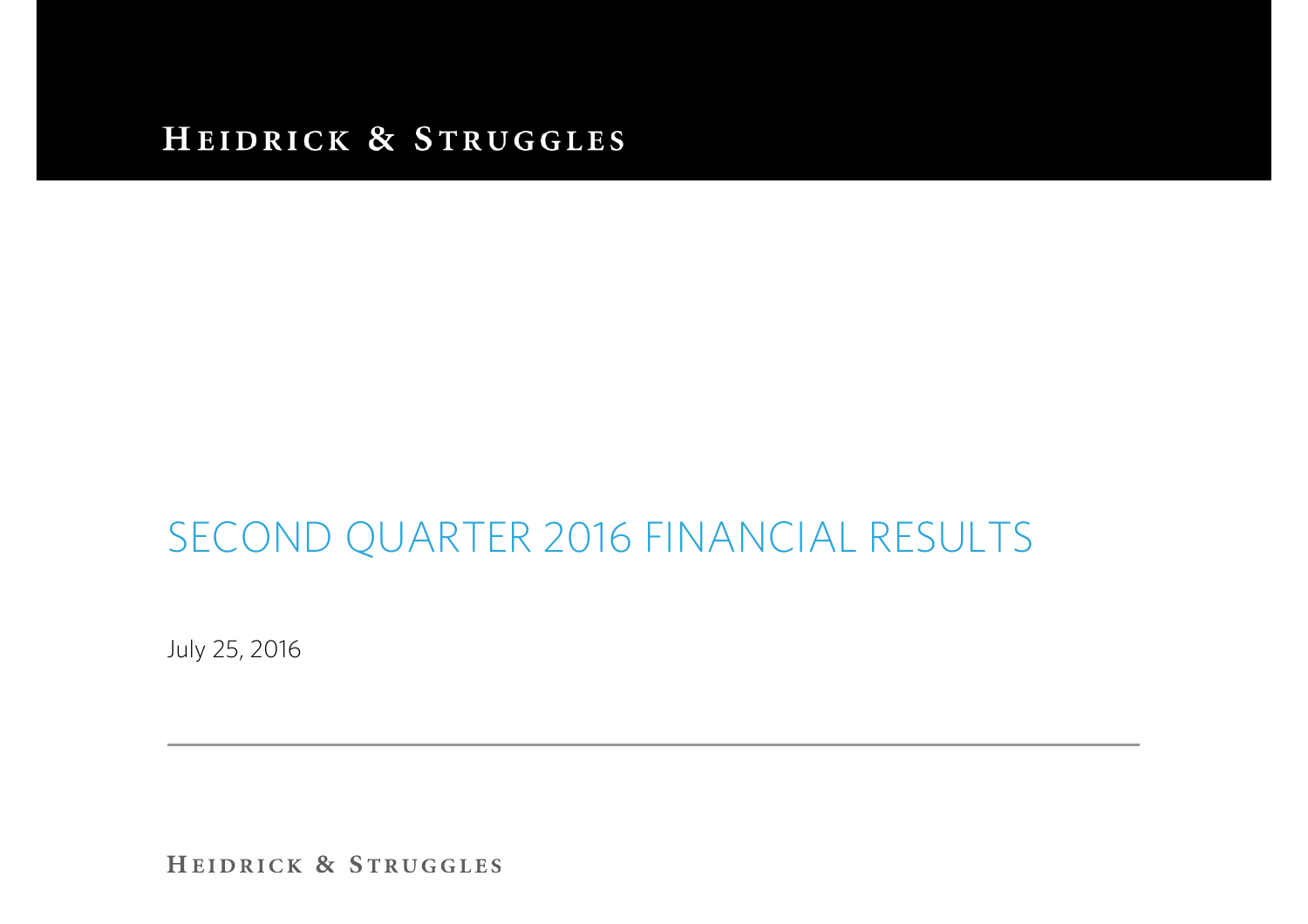# SAFE HARBOR STATEMENT

The 2016 second quarter news release, conference call webcast, and the following slides contain forward-looking statements. The forward-looking statements are based on current expectations, estimates, forecasts and projections about the industry in which we operate and management's beliefs and assumptions. Forward-looking statements may be identified by the use of words such as "expects," "anticipates," "intends," "plans," "believes," "seeks," "estimates," "projects," "forecasts," and similar expressions. Forward-looking statements are not guarantees of future performance and involve certain known and unknown risks, uncertainties and assumptions that are difficult to predict. Actual outcomes and results may differ materially from what is expressed, forecasted or implied in the forward-looking statements. Factors that may affect the outcome of the forward-looking statements include, among other things, leadership changes, our ability to attract, integrate, manage and retain qualified executive search consultants and senior leaders; our ability to develop and maintain strong, long-term relationships with our clients; declines in the global economy and our ability to execute successfully through business cycles; the timing, speed or robustness of any future economic recovery; social or political instability in markets where we operate; the impact of the U.K. referendum to leave the European Union (Brexit); the impact of foreign currency exchange rate fluctuations; unfavorable tax law changes and tax authority rulings; price competition; the ability to forecast, on a quarterly basis, variable compensation accruals that ultimately are determined based on the achievement of annual results; our ability to utilize our tax losses; the timing of the establishment or reversal of valuation allowances on deferred tax assets; the mix of profit and loss by country; our reliance on information management systems; any impairment of our goodwill and other intangible assets; and the ability to align our cost structure and headcount with net revenue. For more information on the factors that could affect the outcome of forward-looking statements, refer to our Annual Report on Form 10-K for the year ended December 31, 2015, under Risk Factors in Item 1A, and our quarterly filings with the SEC. We caution the reader that the list of factors may not be exhaustive. We undertake no obligation to update publicly any forward-looking statements, whether as a result of new information, future events or otherwise.

1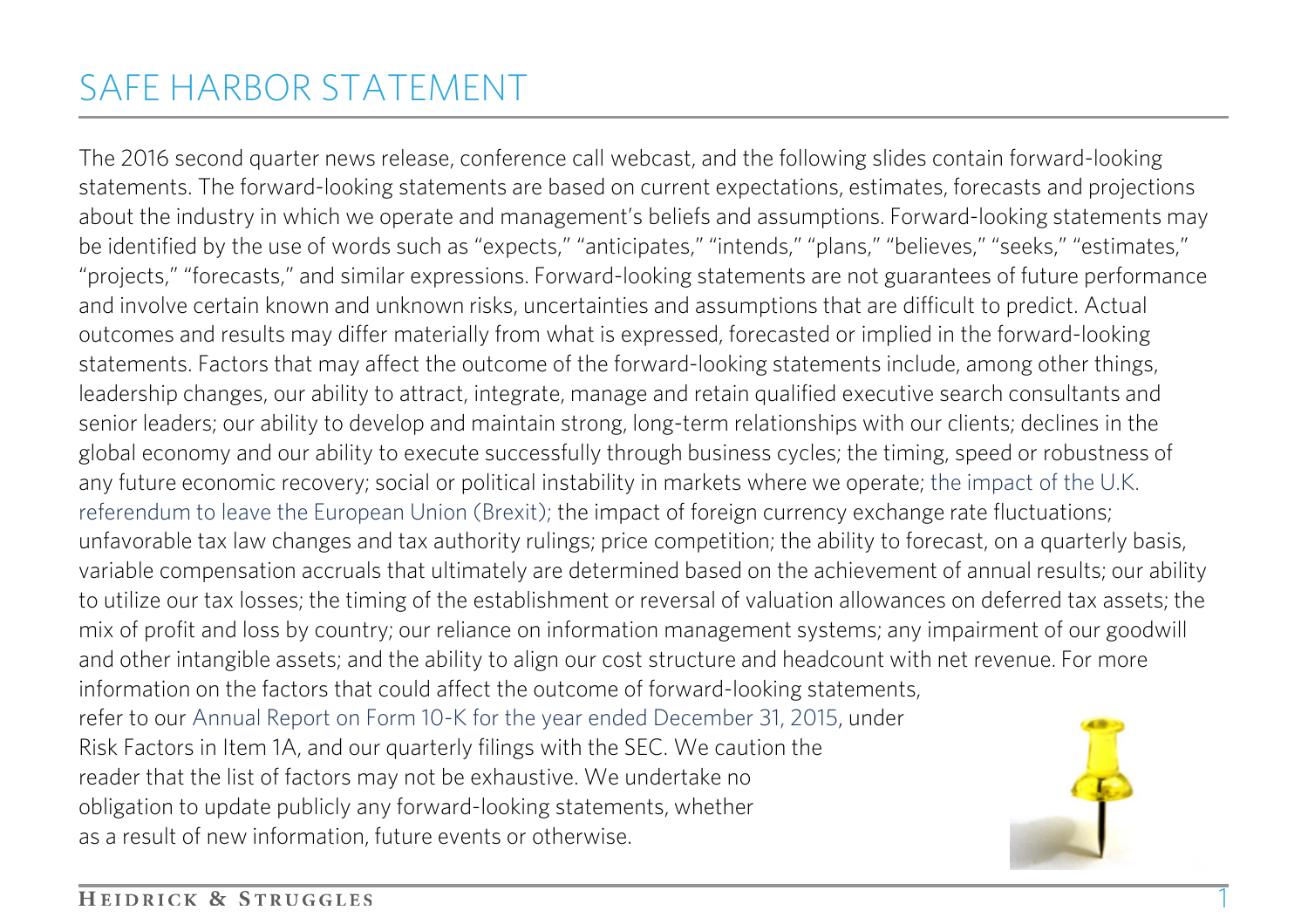# CONSOLIDATED NET REVENUE

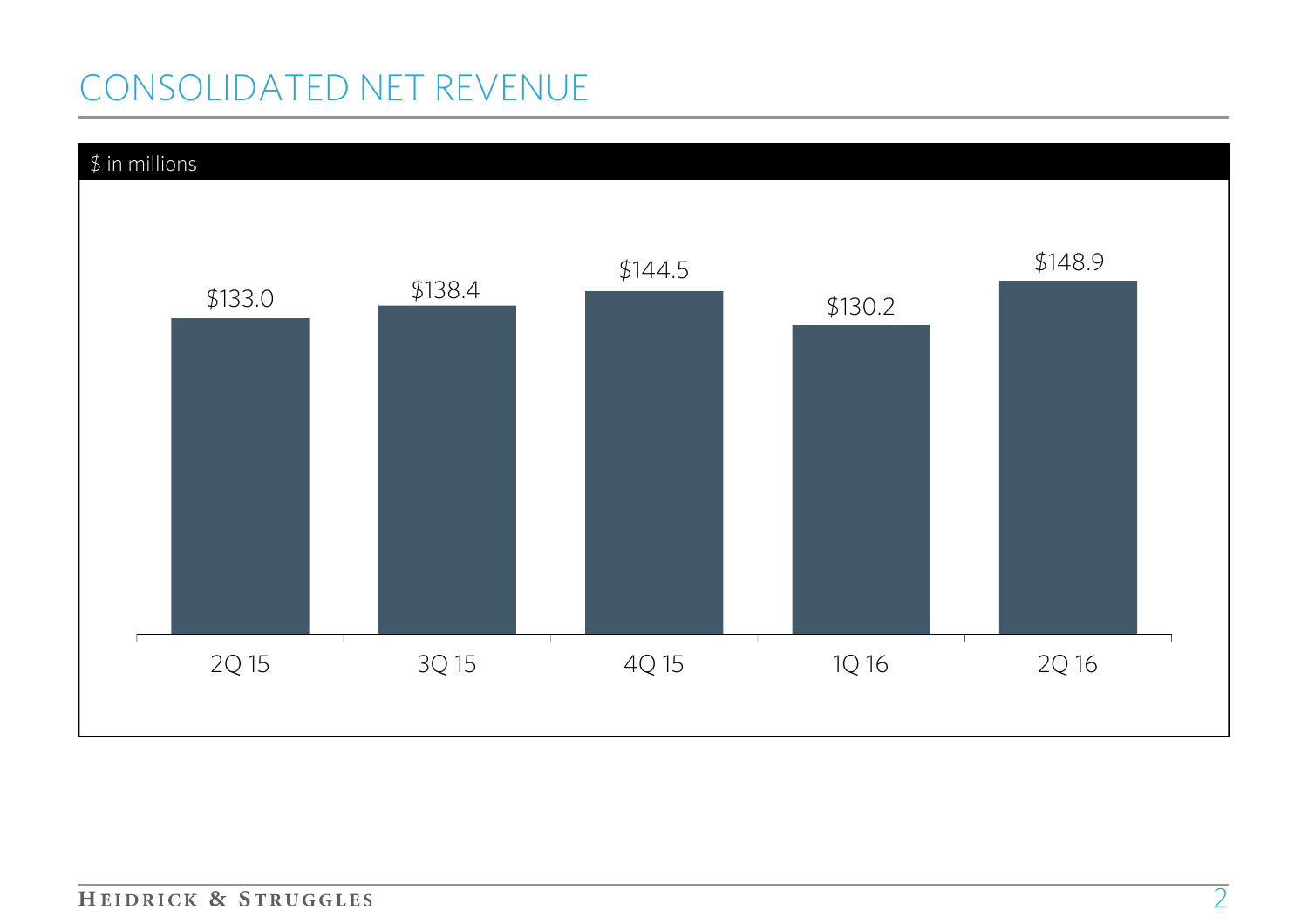## CONSOLIDATED NET REVENUE

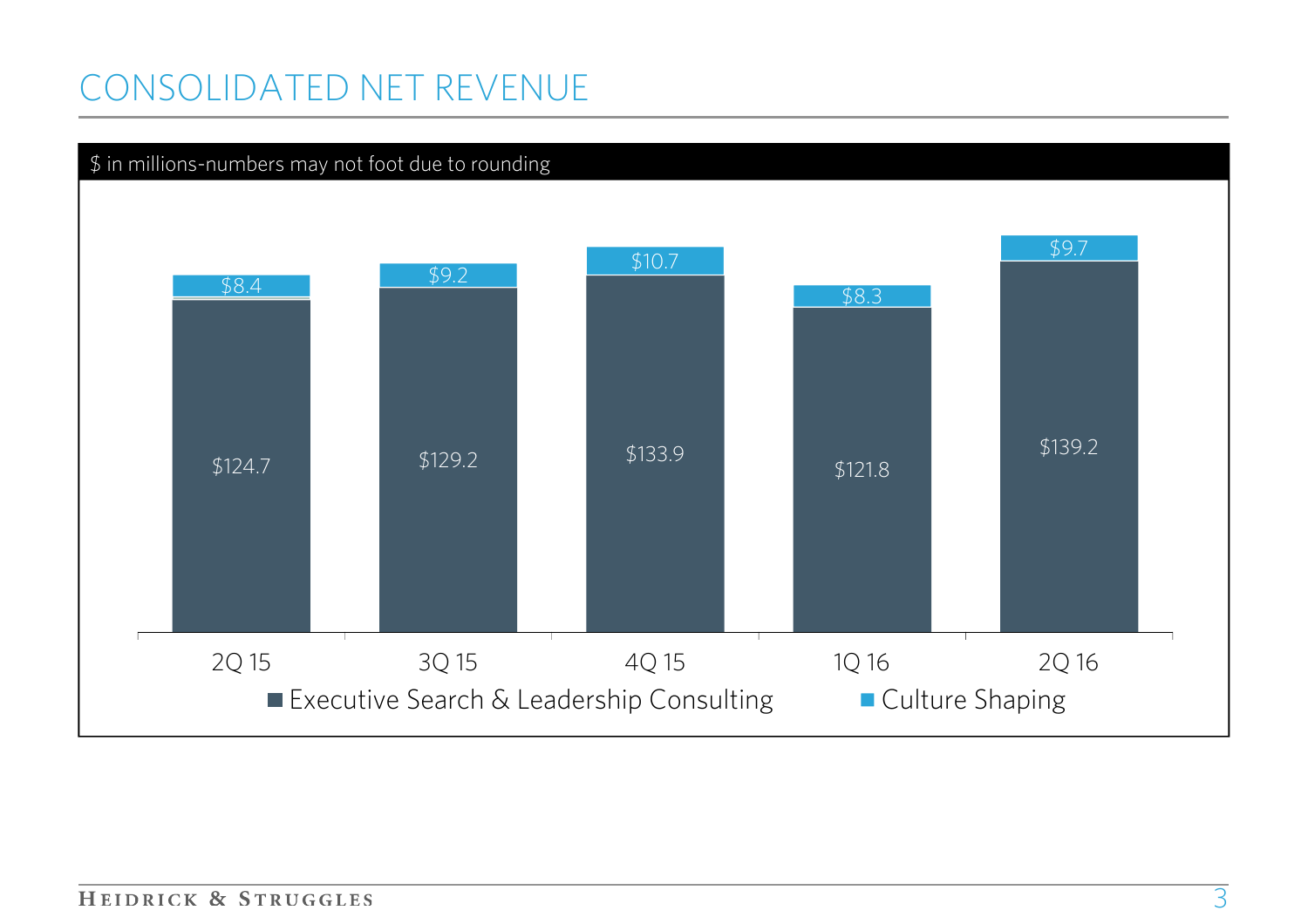# SEGMENTED NET REVENUE

#### \$ in millions

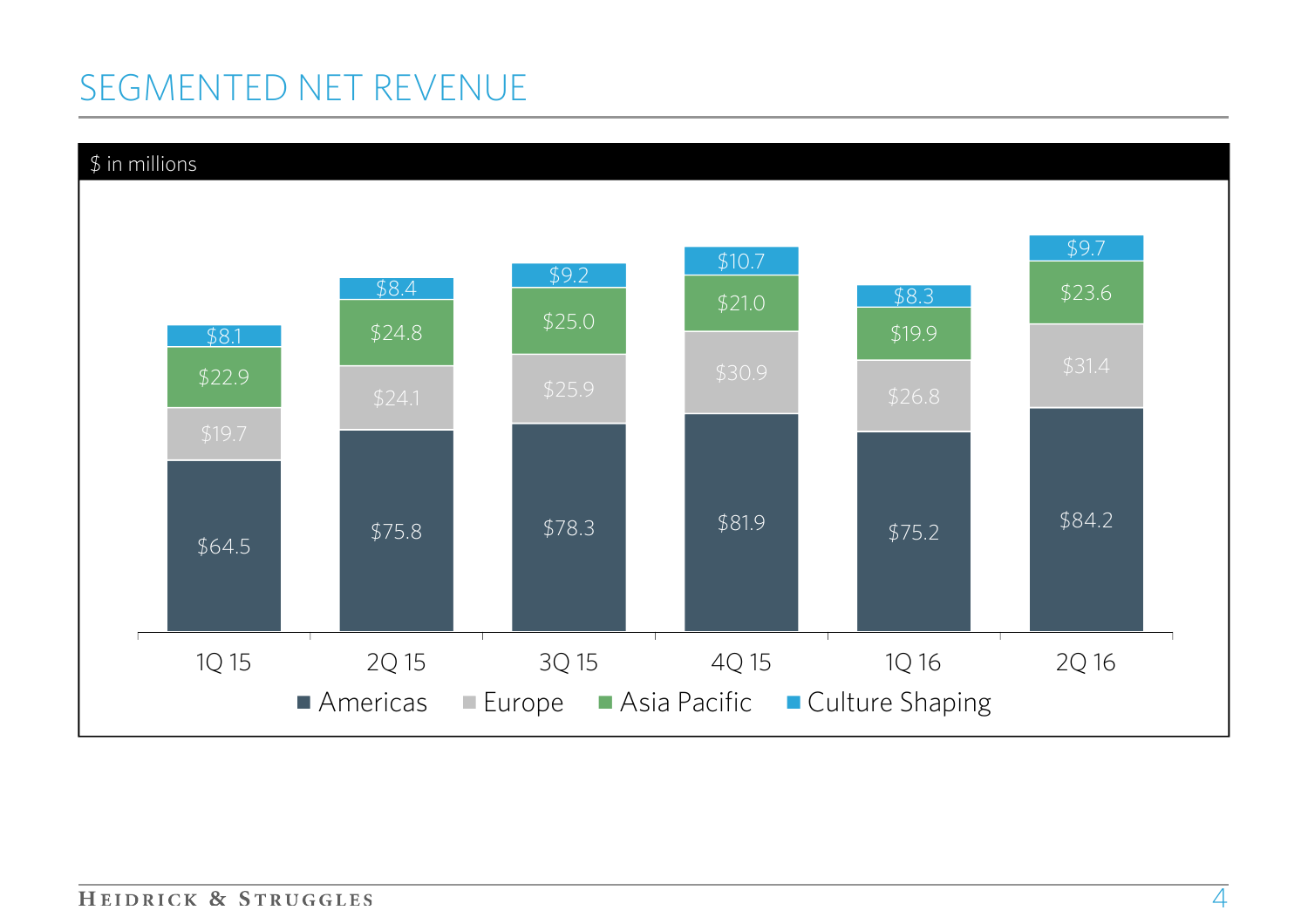## AMERICAS





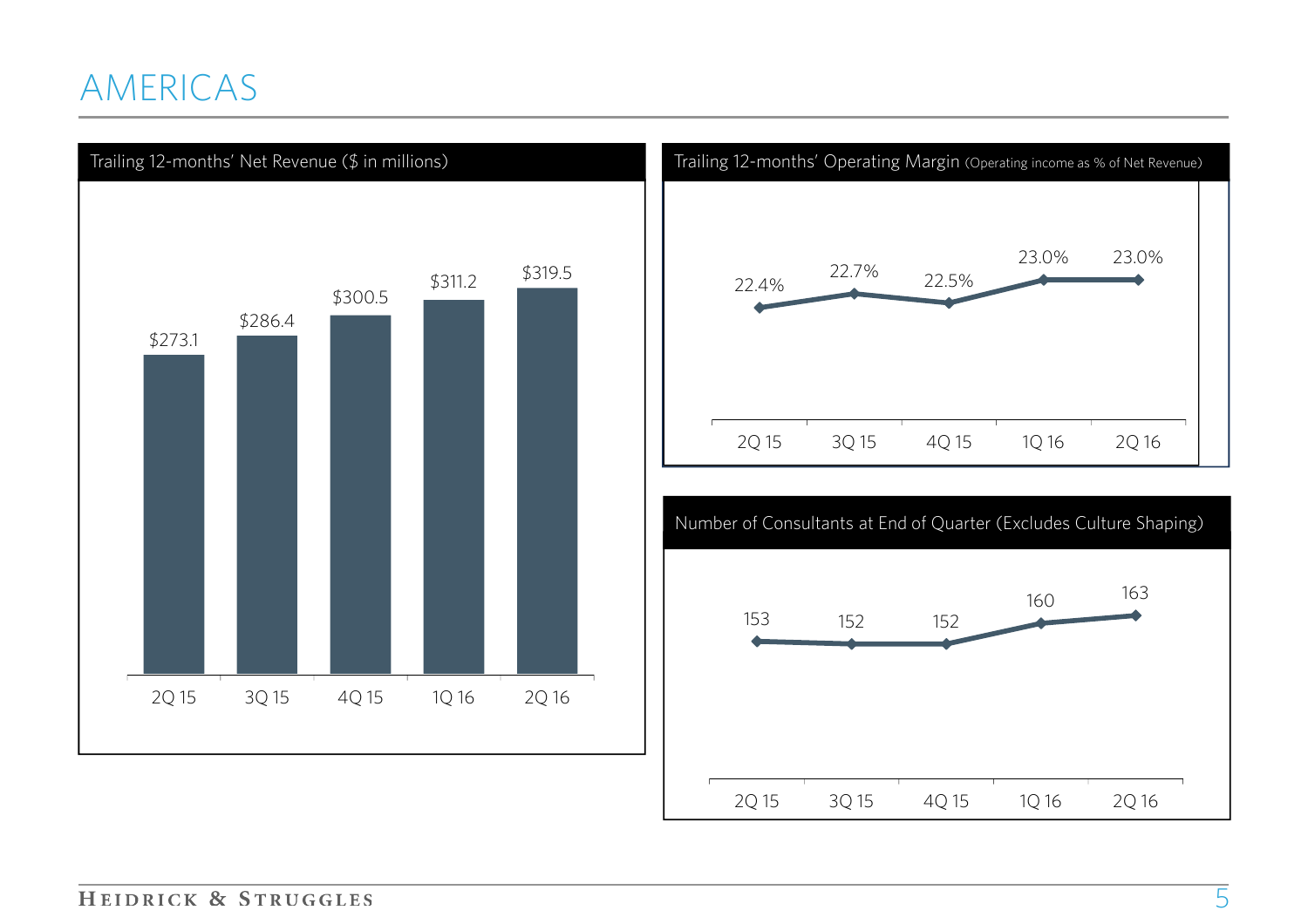## EUROPE

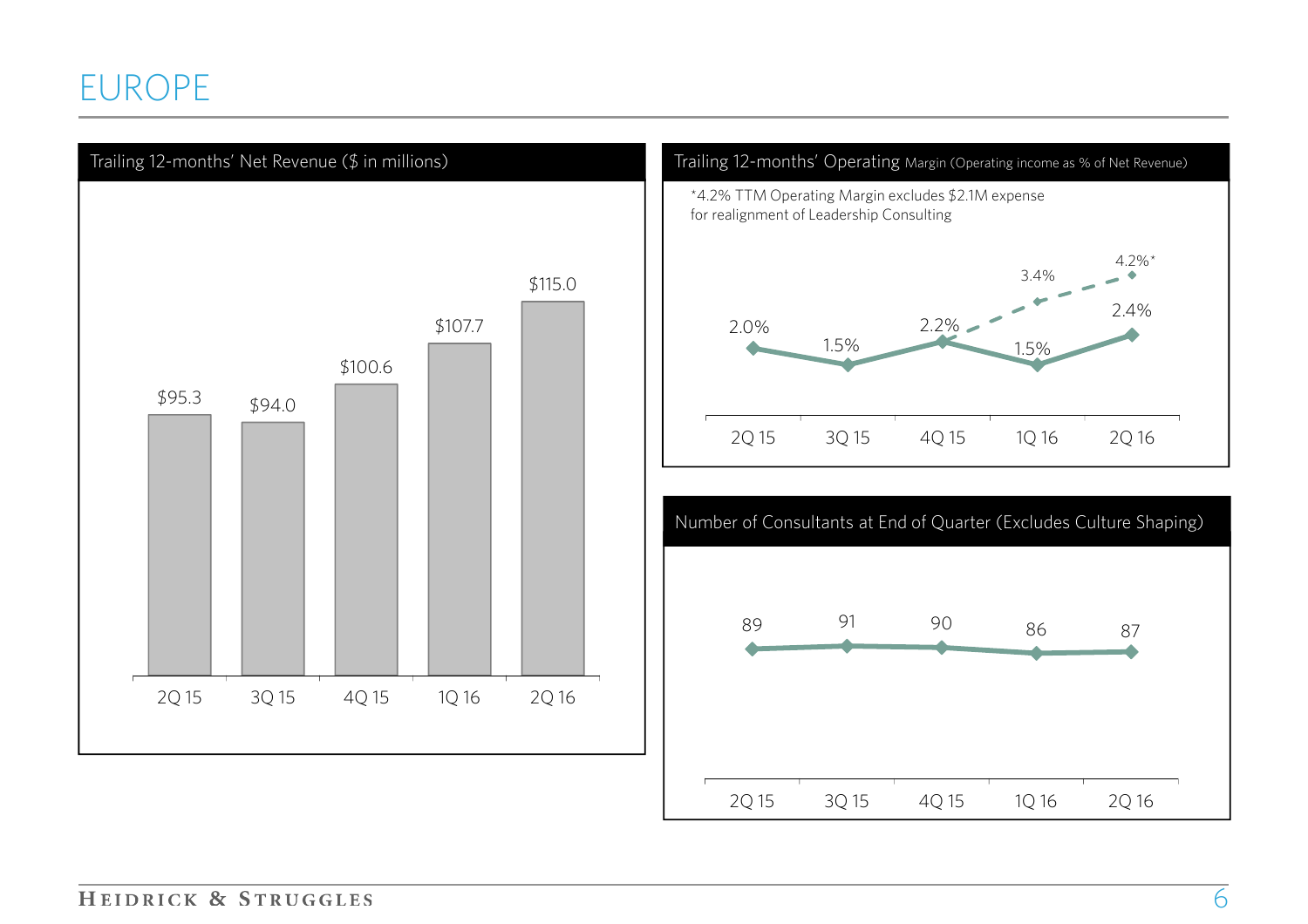## ASIA PACIFIC





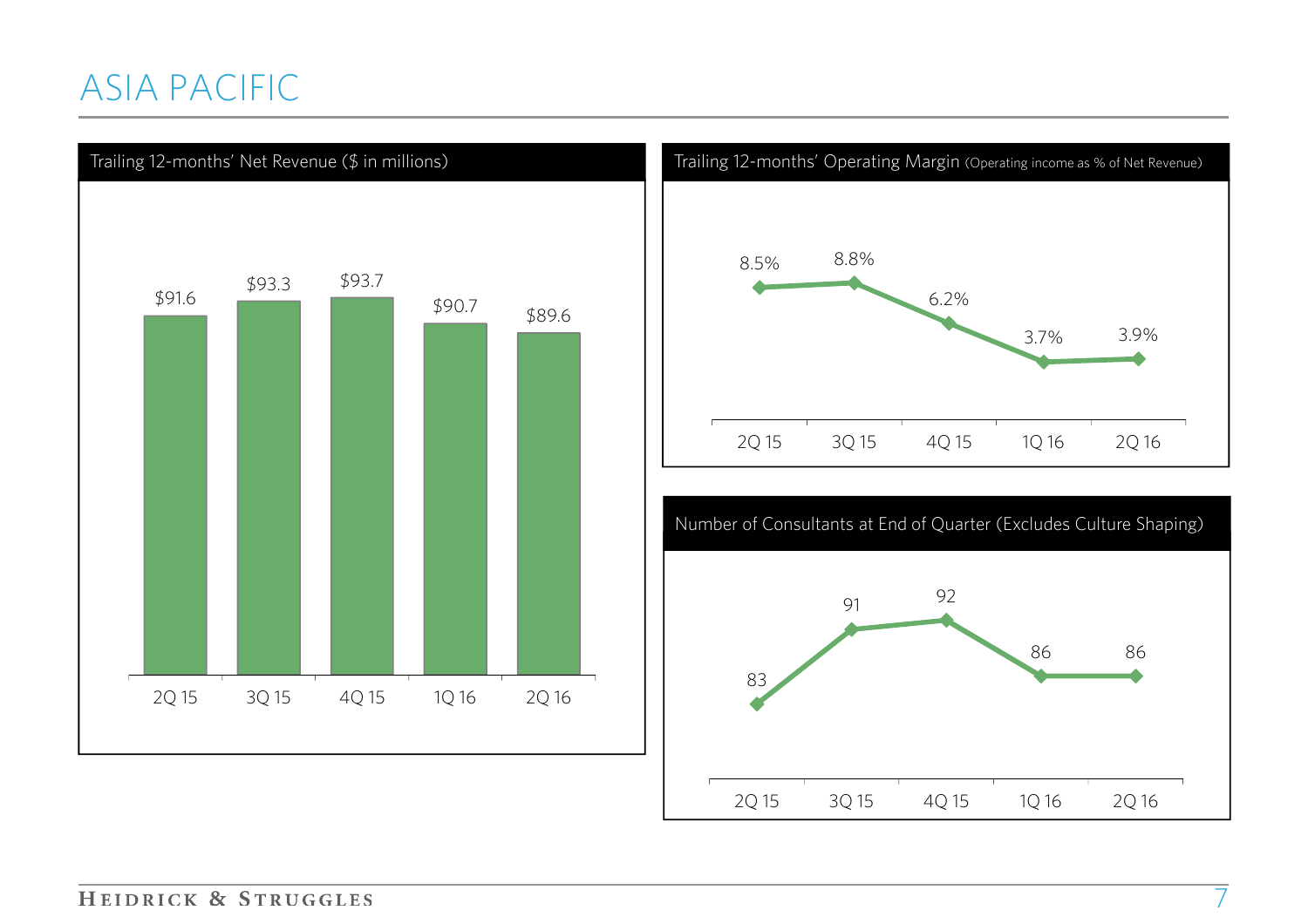# CONSULTANT HEADCOUNT EXECUTIVE SEARCH & LEADERSHIP CONSULTING

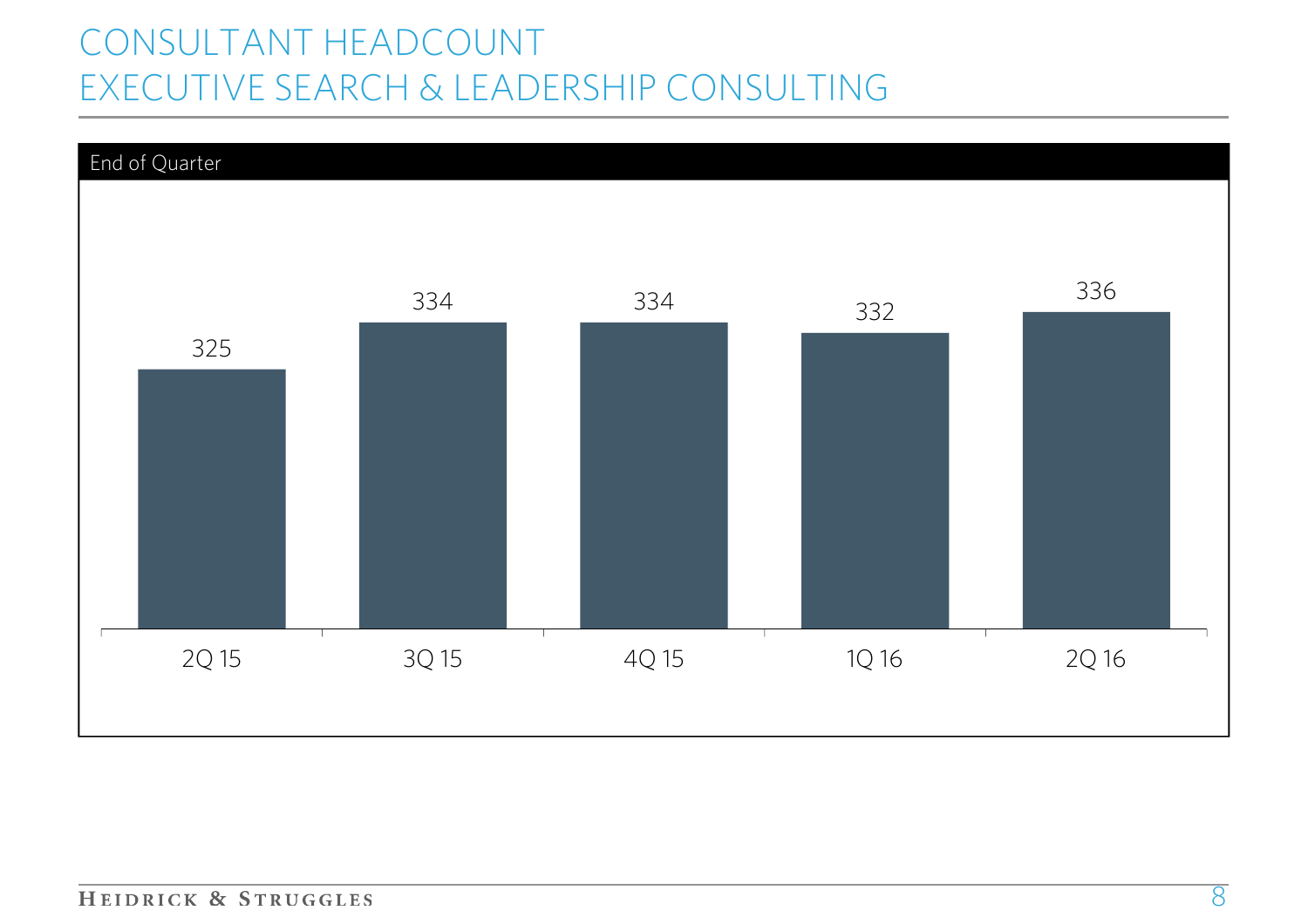# CONSULTANT HEADCOUNT EXECUTIVE SEARCH & LEADERSHIP CONSULTING



(1)Beginning January 1, 2016, Leadership Consulting consultants reflect Partners only.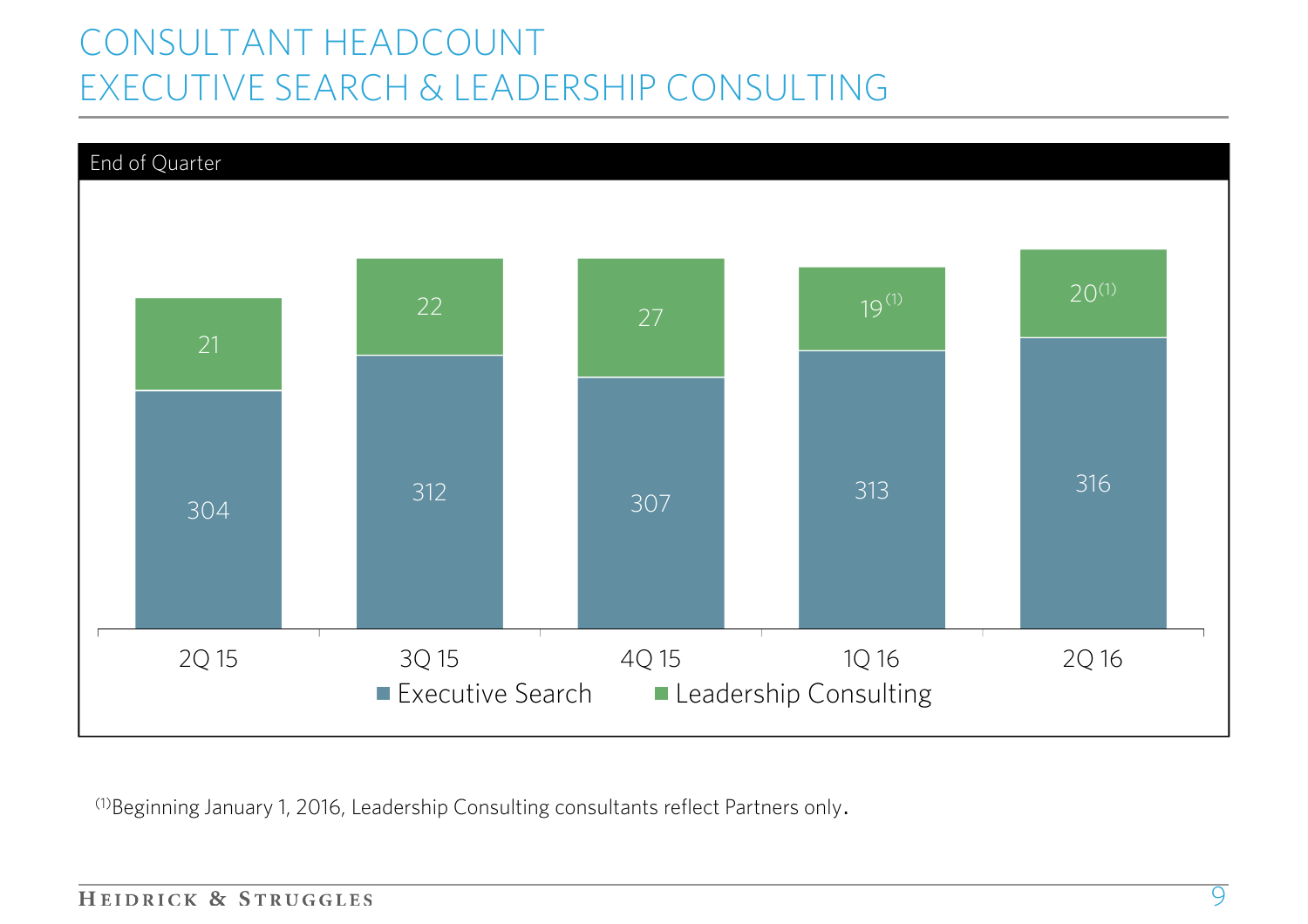## PRODUCTIVITY

![](_page_10_Figure_1.jpeg)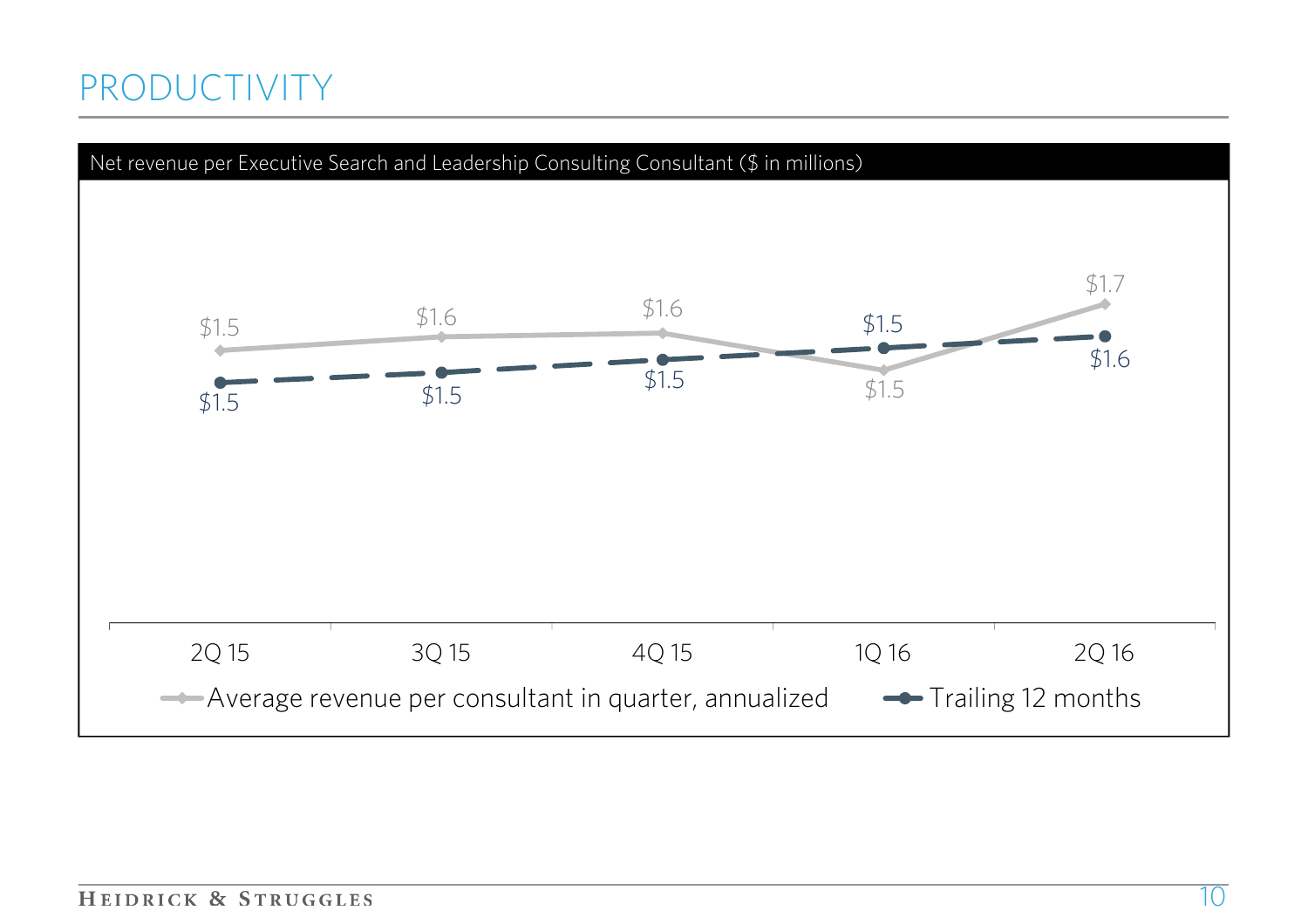# INDUSTRY PRACTICE BILLINGS 2Q 2016 COMPARED TO 2Q 2015

![](_page_11_Figure_1.jpeg)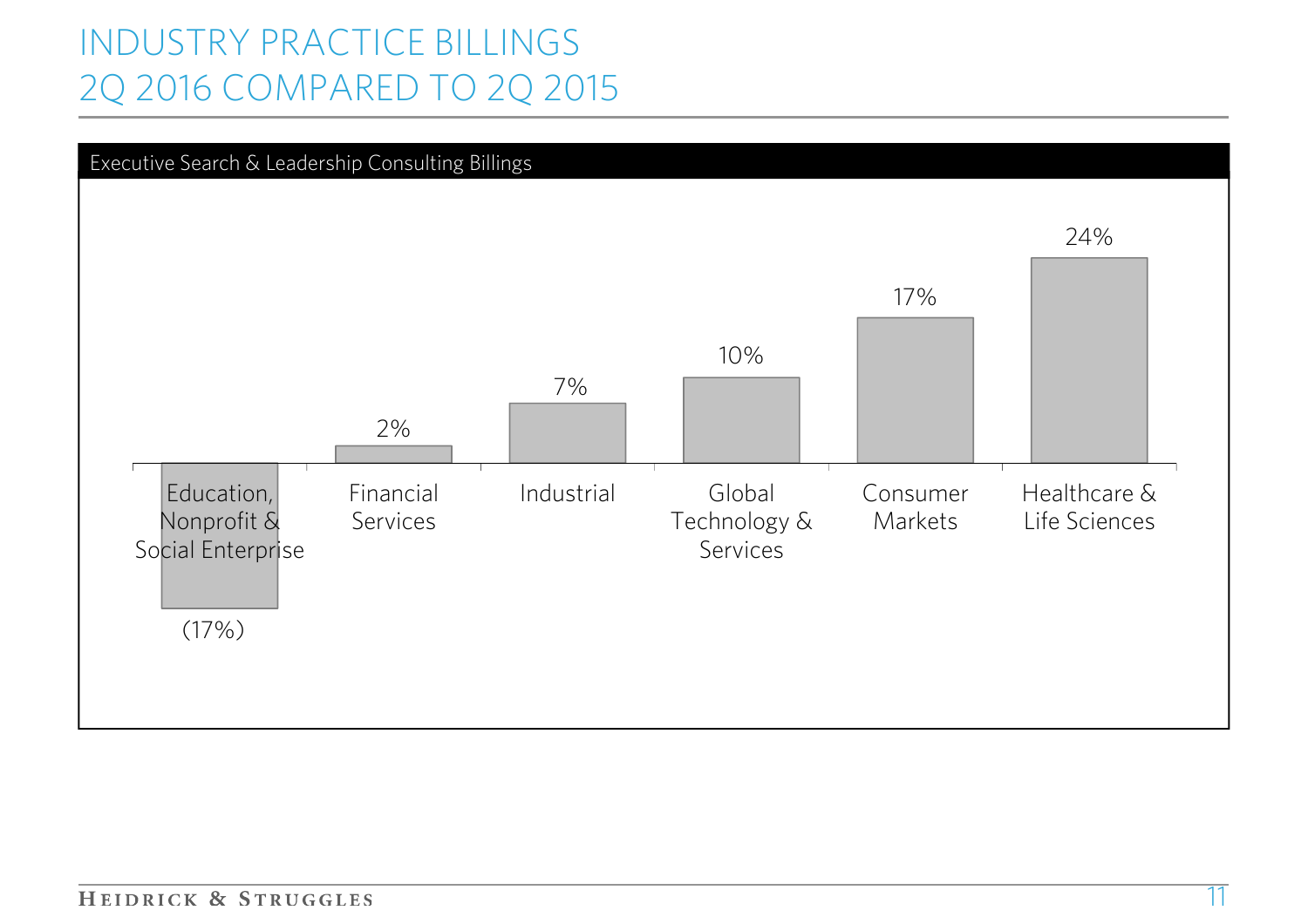# INDUSTRY PRACTICE GROUP MIX OF BILLINGS(1)

![](_page_12_Figure_1.jpeg)

(1) Industry practice billings as percentage of total Executive Search & Leadership Consulting billings in 2Q 2016. Numbers may not add due to rounding.

HEIDRICK & STRUGGLES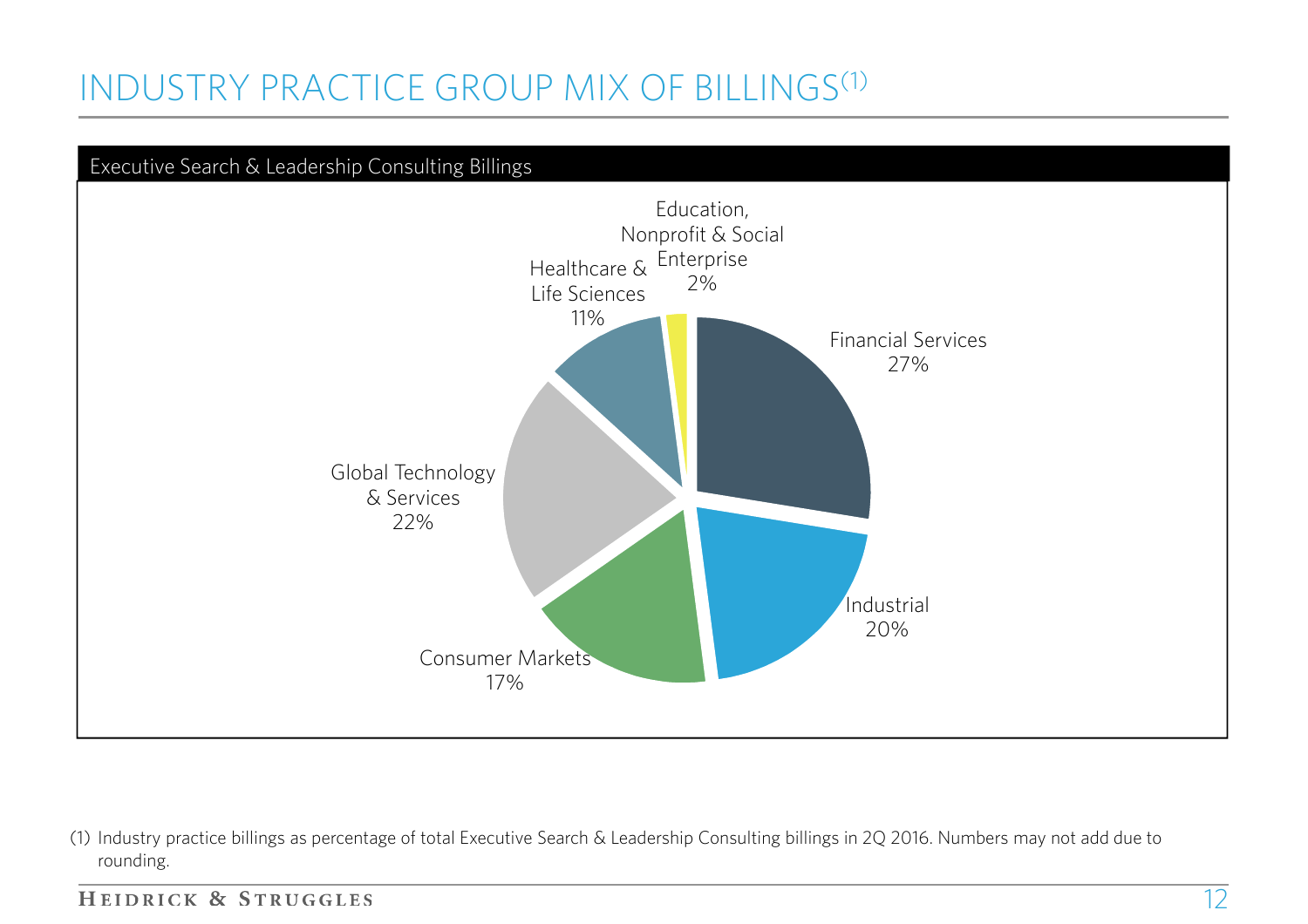# EXECUTIVE SEARCH CONFIRMATIONS

![](_page_13_Figure_1.jpeg)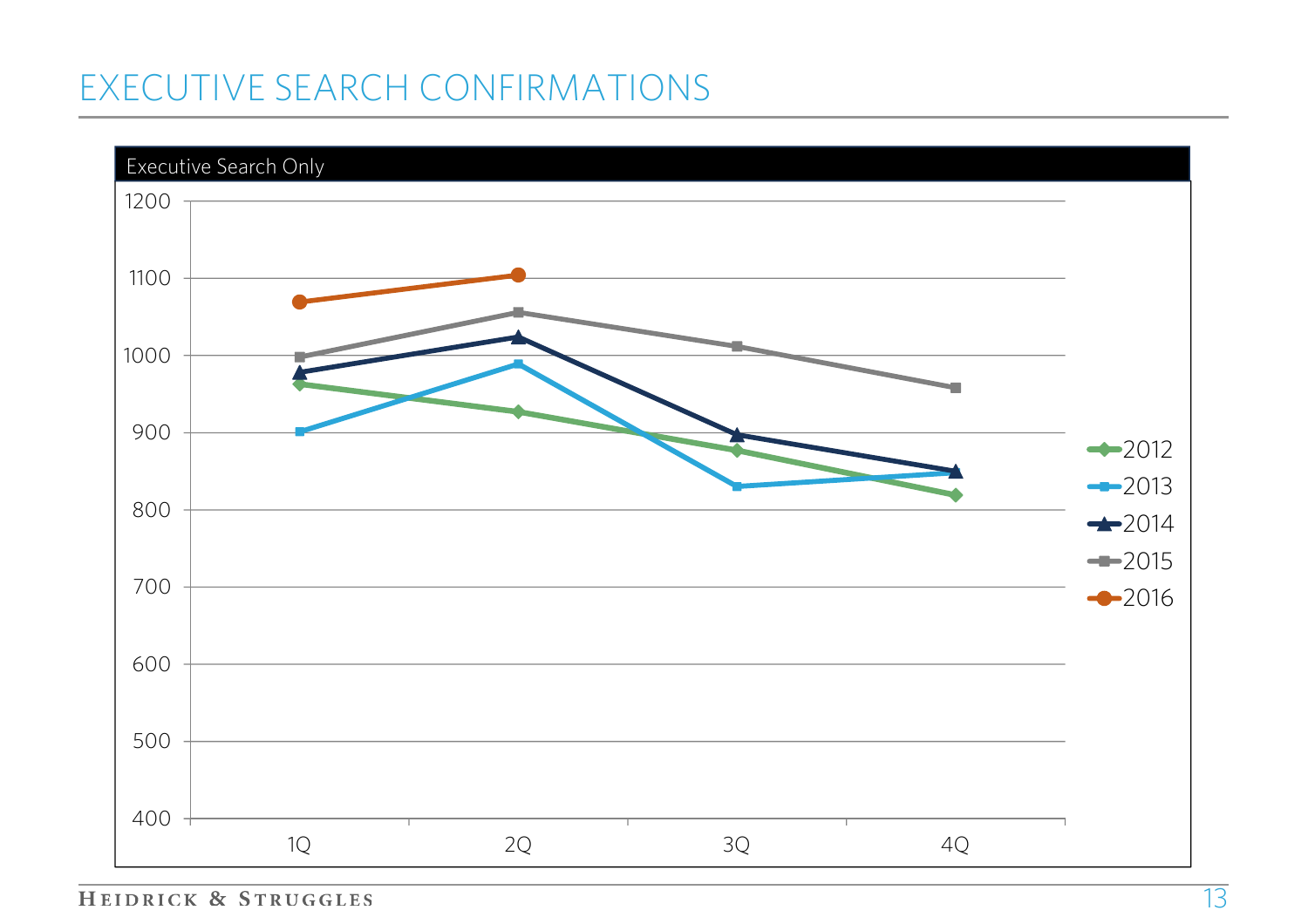## REVENUE PER EXECUTIVE SEARCH

![](_page_14_Figure_1.jpeg)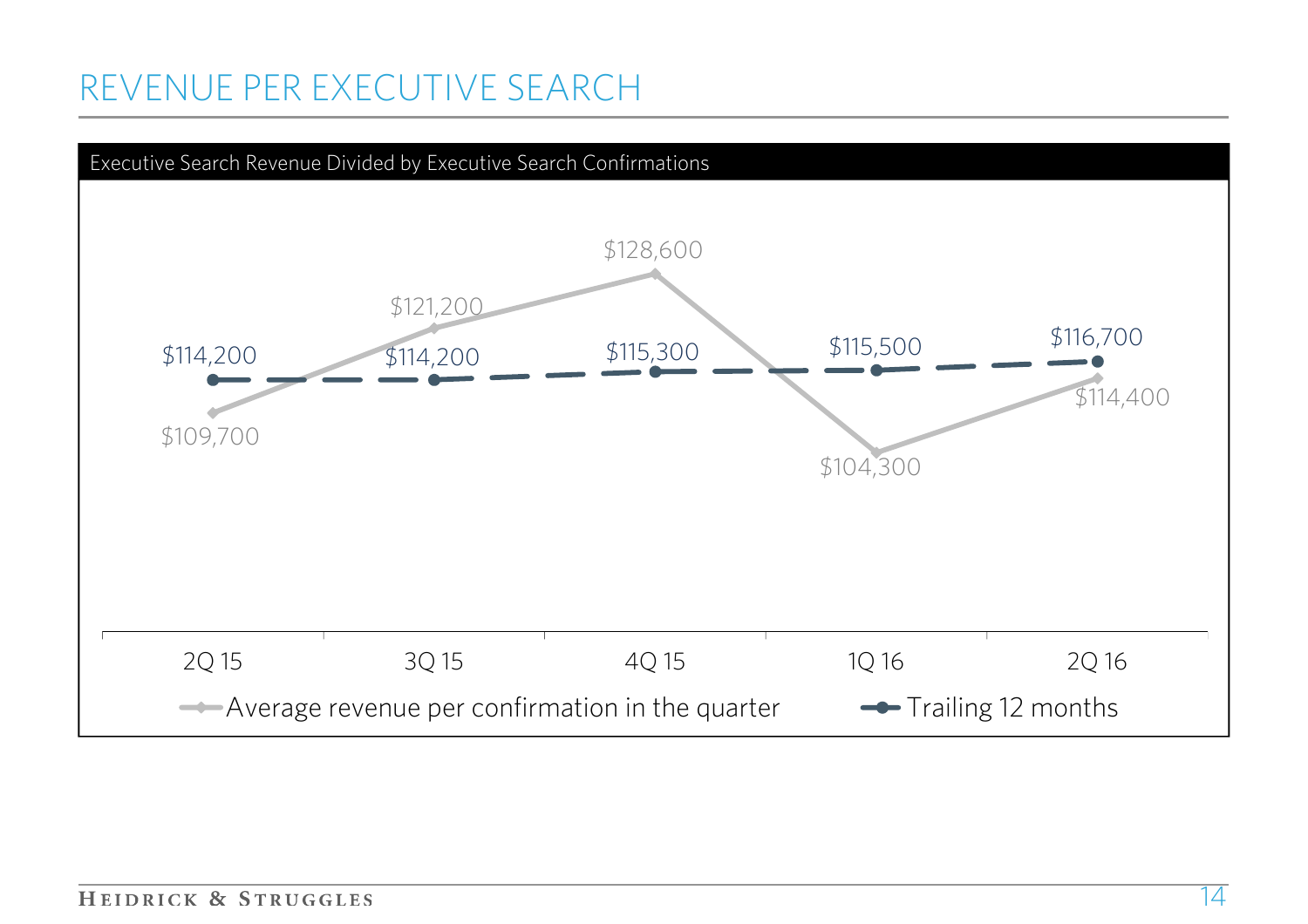### CULTURE SHAPING

![](_page_15_Figure_1.jpeg)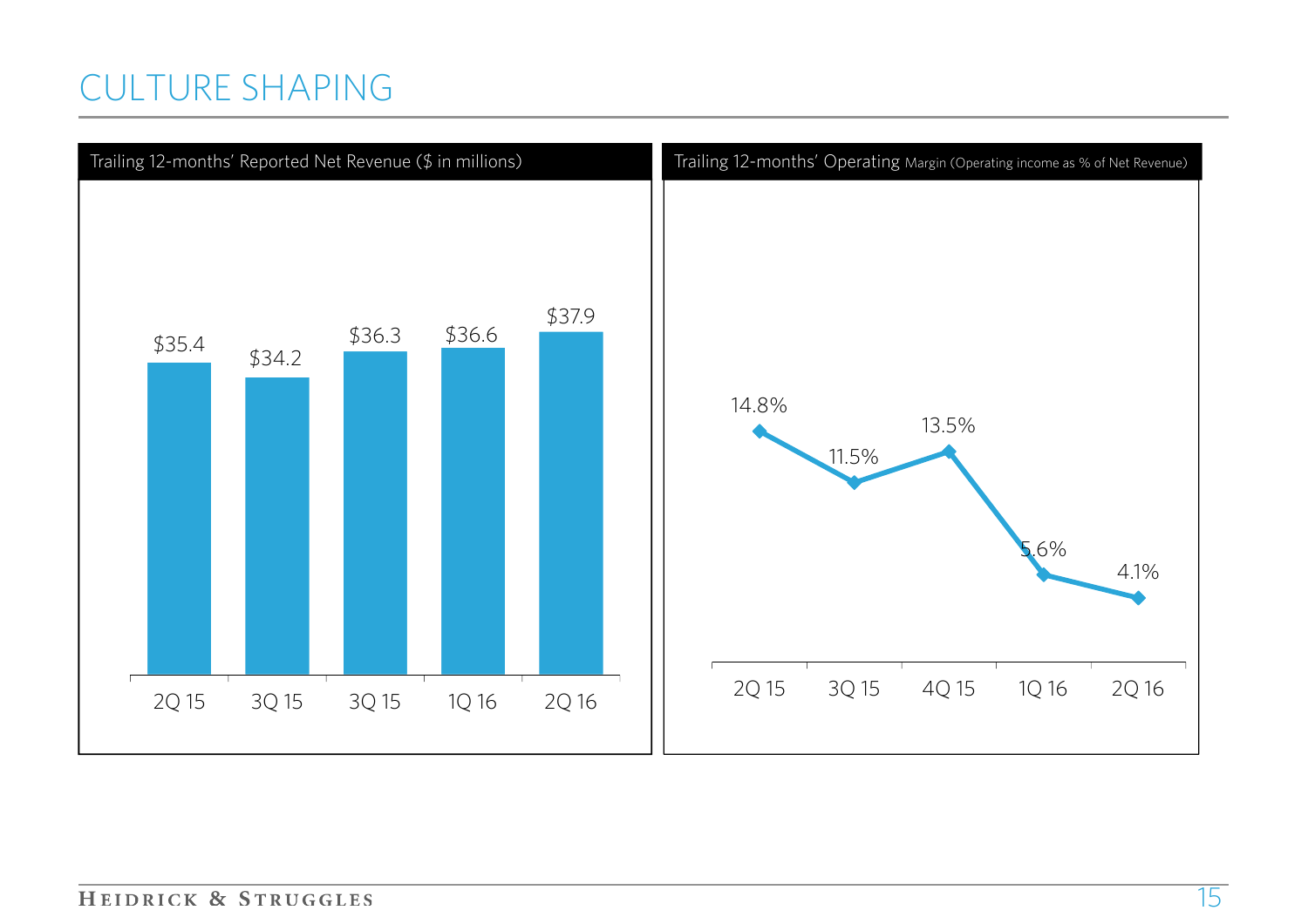# SALARIES & EMPLOYEE BENEFITS EXPENSE

![](_page_16_Figure_1.jpeg)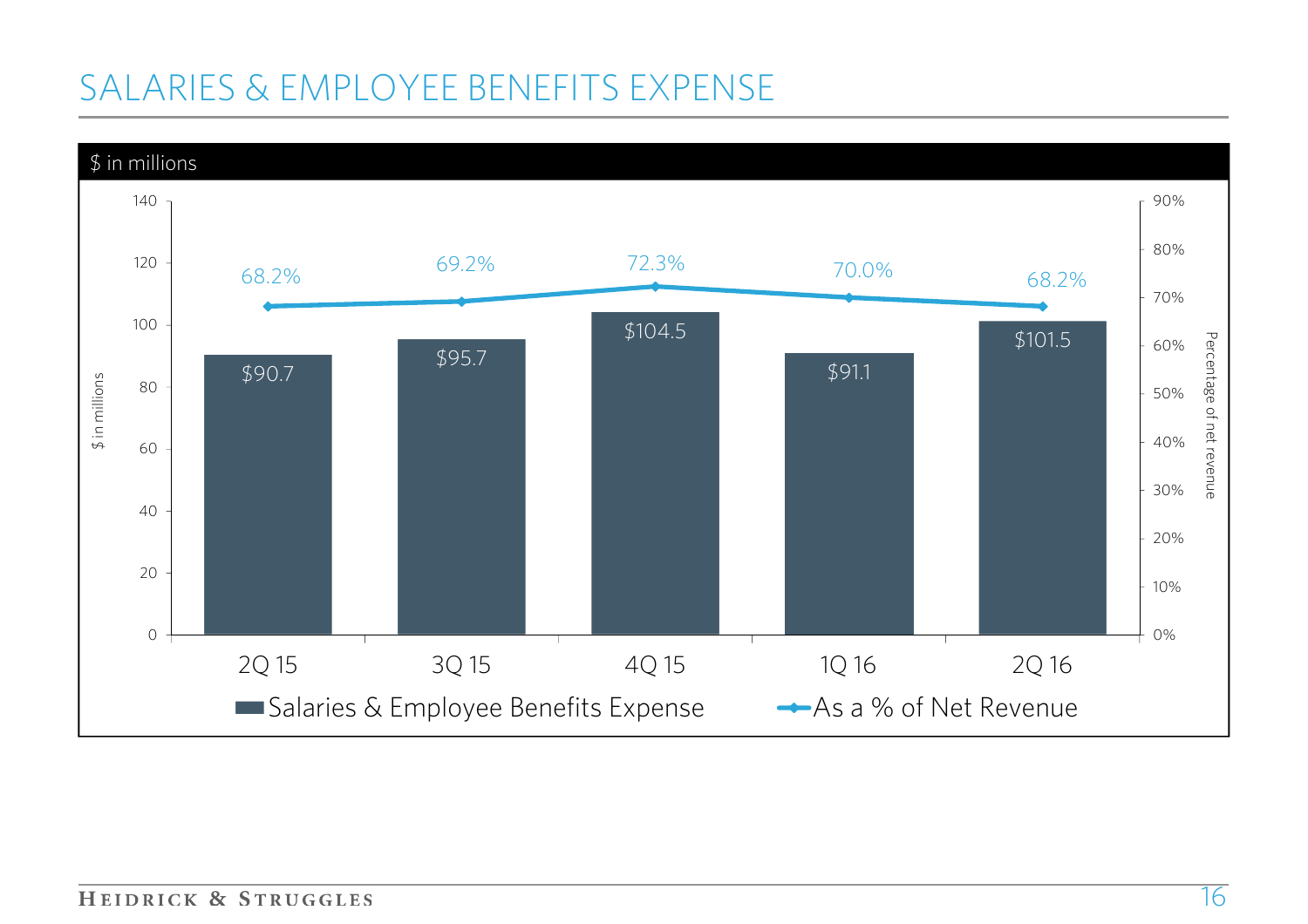# GENERAL & ADMINISTRATIVE EXPENSES

![](_page_17_Figure_1.jpeg)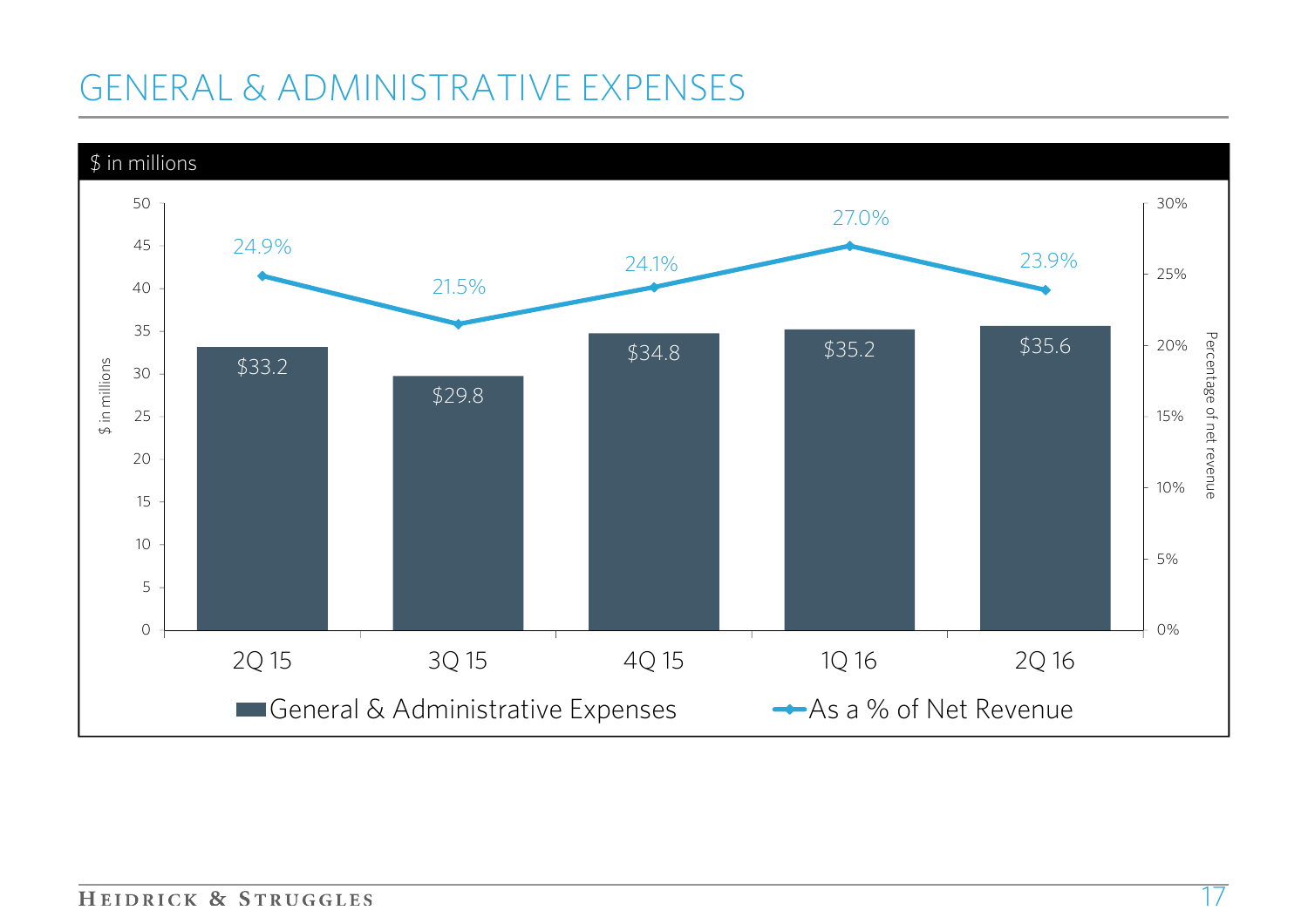# QUARTERLY OPERATING INCOME

![](_page_18_Figure_1.jpeg)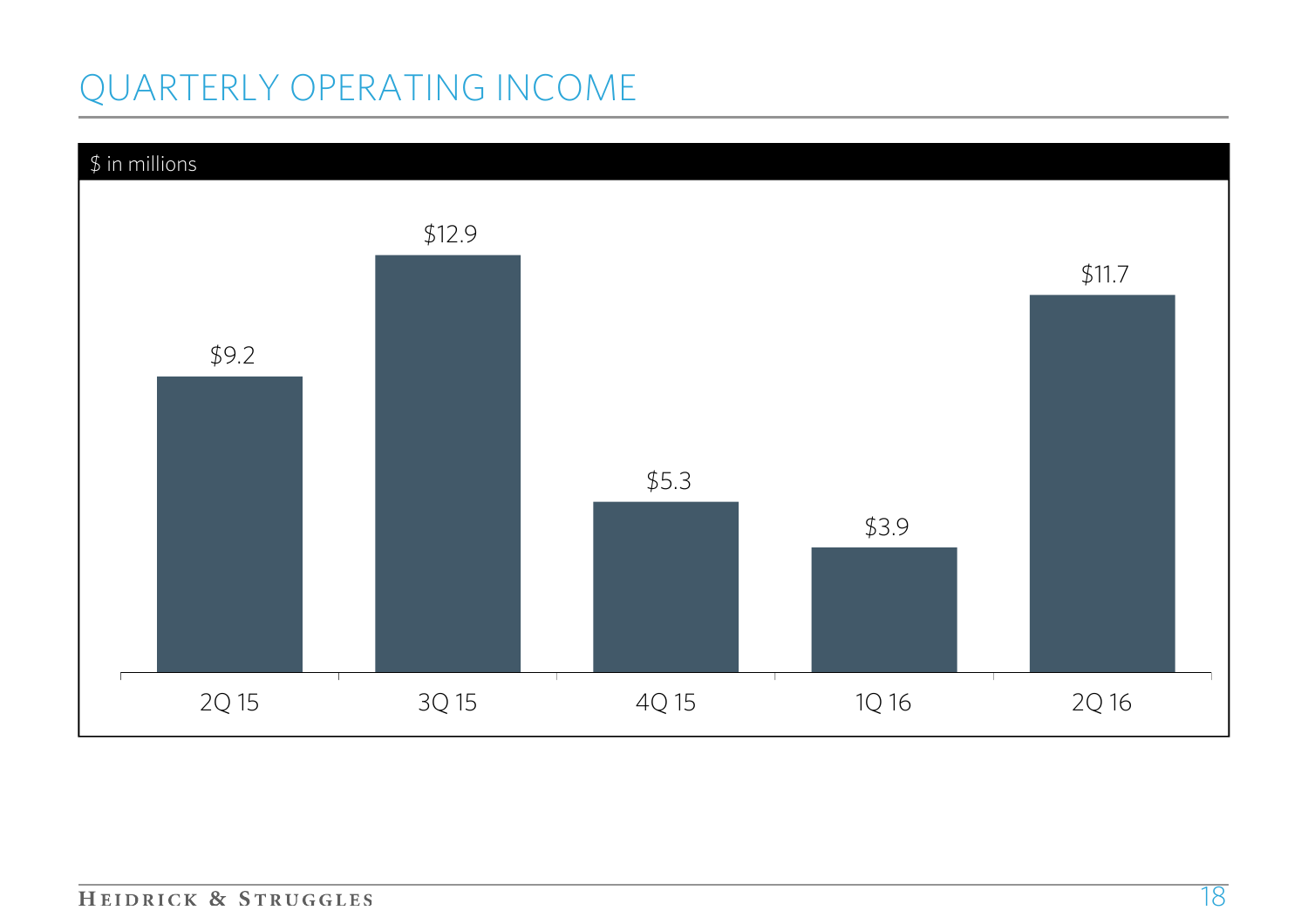## QUARTERLY OPERATING MARGIN

![](_page_19_Figure_1.jpeg)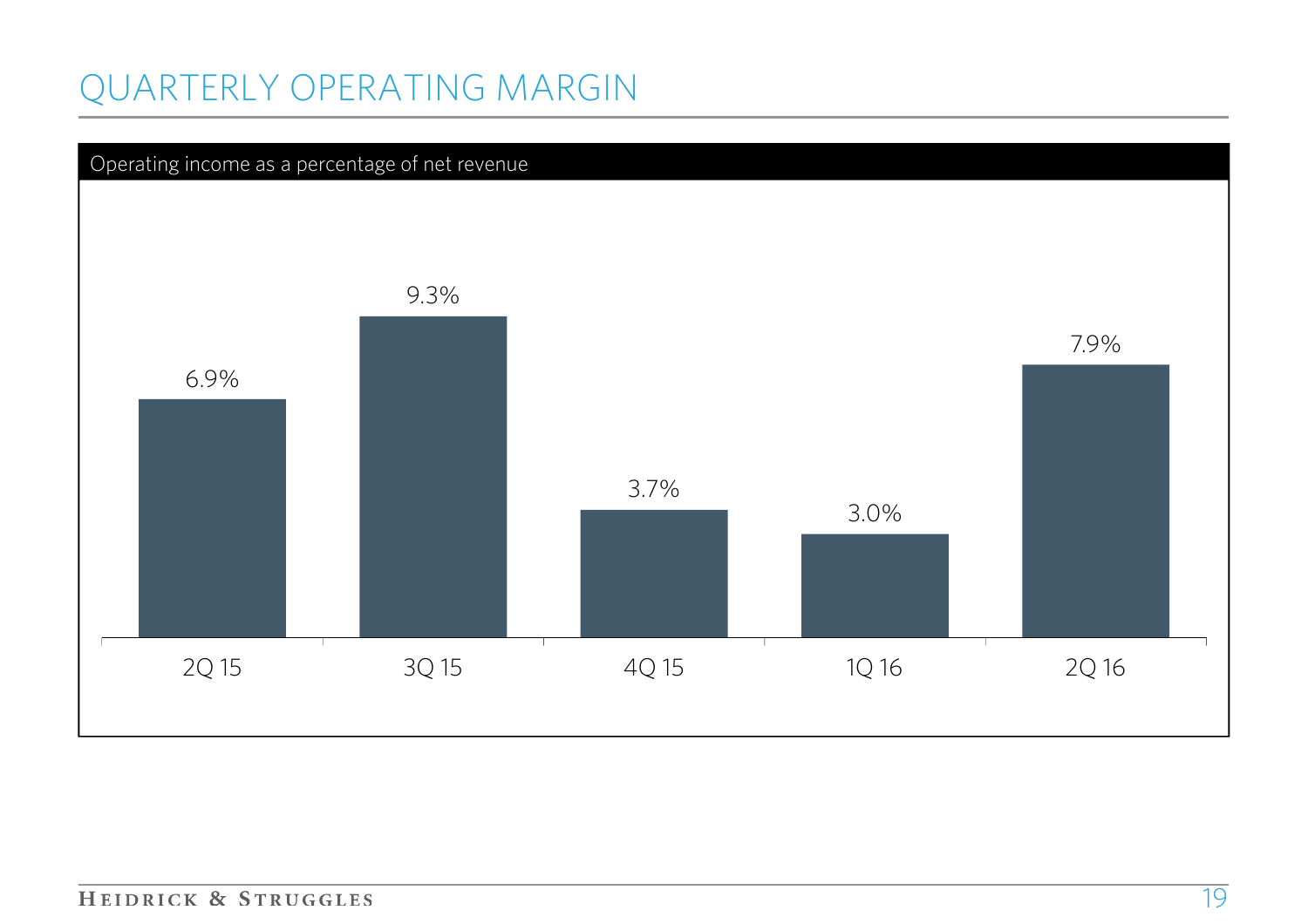# QUARTERLY ADJUSTED EBITDA(1)

![](_page_20_Figure_1.jpeg)

<sup>(1)</sup>Adjusted EBITDA and Adjusted EBITDA margin are non-GAAP financial measures which the company believes are useful to management and meaningful to investors because they provide insight into the ongoing operating results of the company's core business. . A reconciliation to Operating Income is provided on Slide 20.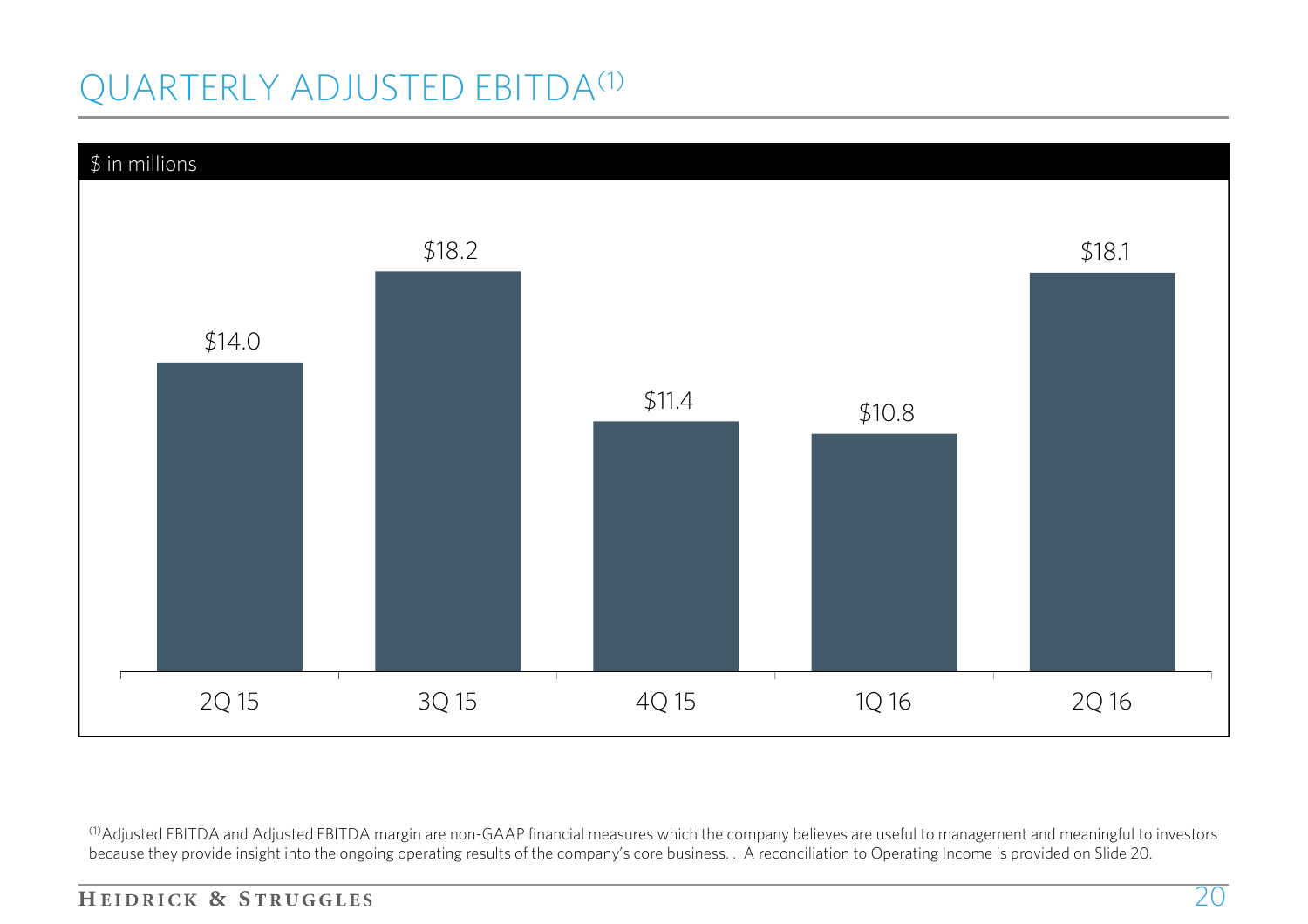# QUARTERLY ADJUSTED EBITDA MARGIN(1)

![](_page_21_Figure_1.jpeg)

(1)Adjusted EBITDA and Adjusted EBITDA margin are non-GAAP financial measures which the company believes are useful to management and meaningful to investors because they provide insight into the ongoing operating results of the company's core business. . A reconciliation to Operating Income is provided on Slide 20.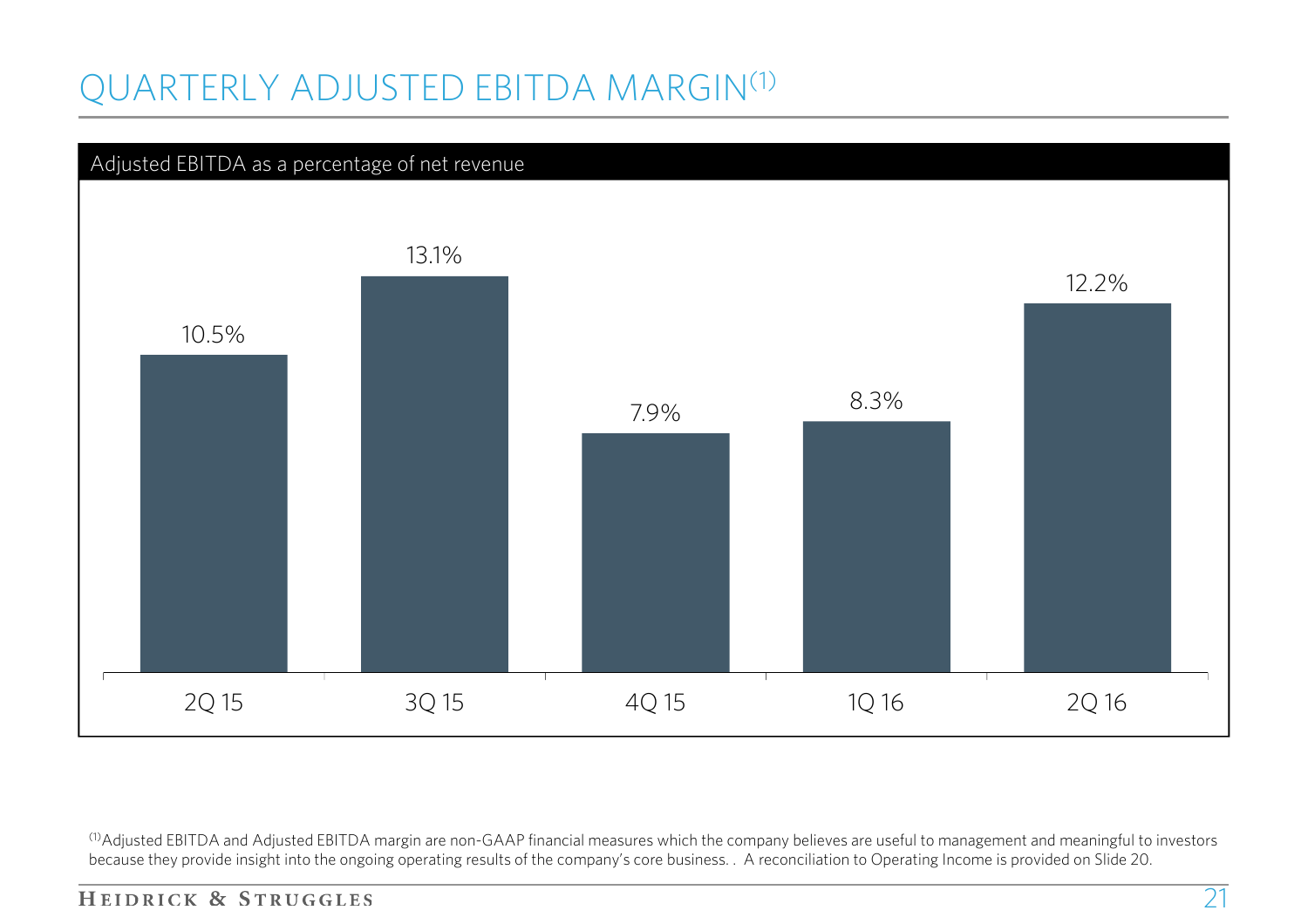## ADJUSTED EBITDA MARGIN

We define Adjusted EBITDA as earnings before interest, taxes, depreciation, intangible amortization, stockbased compensation expense, compensation expense associated with Senn Delaney retention awards, acquisition-related earnout accretion, and other non-operating income or expense.

|                                                       | 3 months ended June 30, |       |                |       |               |        |
|-------------------------------------------------------|-------------------------|-------|----------------|-------|---------------|--------|
| \$ in millions-- numbers may not foot due to rounding |                         | 2016  |                | 2015  |               | change |
|                                                       |                         |       |                |       |               |        |
| <b>Operating Income</b>                               | $\mathfrak{D}$          | 11.8  | $\mathfrak{D}$ | 9.1   | $\mathcal{L}$ | 2.7    |
|                                                       |                         |       |                |       |               |        |
| Adjustments                                           |                         |       |                |       |               |        |
| Salaries and employee benefits                        |                         |       |                |       |               |        |
| Stock-based compensation expense                      |                         | 1.5   |                | 1.1   |               | 0.4    |
| Senn Delaney retention awards                         |                         | 0.7   |                | 0.5   |               | 0.6    |
| General and administrative expenses                   |                         |       |                |       |               |        |
| Depreciation                                          |                         | 2.3   |                | 1.8   |               | 0.5    |
| Intangible amortization                               |                         | 1.7   |                | 1.2   |               | 0.5    |
| Earnout accretion                                     |                         | 0.2   |                | 0.3   |               | (0.1)  |
| <b>Adjusted EBITDA</b>                                | S                       | 18.2  | $\mathcal{L}$  | 14.0  | $\mathcal{L}$ | 4.2    |
|                                                       |                         |       |                |       |               |        |
| Adjusted EBITDA Margin (as % of net revenue)          |                         | 12.2% |                | 10.5% |               |        |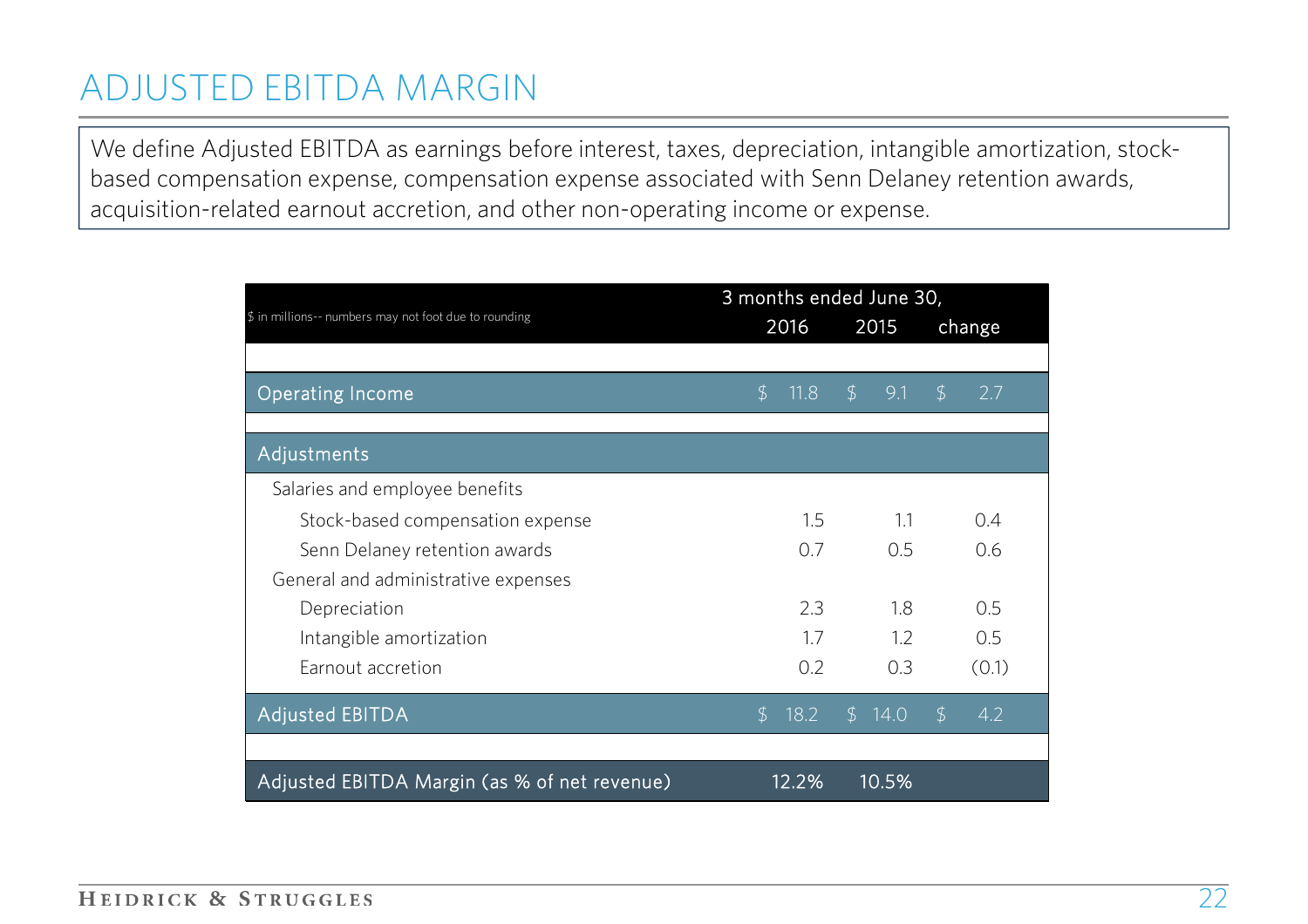# CASH POSITION

![](_page_23_Figure_1.jpeg)

| $$$ in millions                              |                  |                  |
|----------------------------------------------|------------------|------------------|
|                                              |                  |                  |
| For the Quarter Ended:                       | June 30,<br>2016 | June 30,<br>2015 |
| Net cash provided by<br>operating activities | \$34.3           | \$24.6           |

| For the 6 Months Ended:                  | June 30,<br>2016 | June 30,<br>2015 |
|------------------------------------------|------------------|------------------|
| Net cash used by<br>operating activities | \$84.9           | \$63.1           |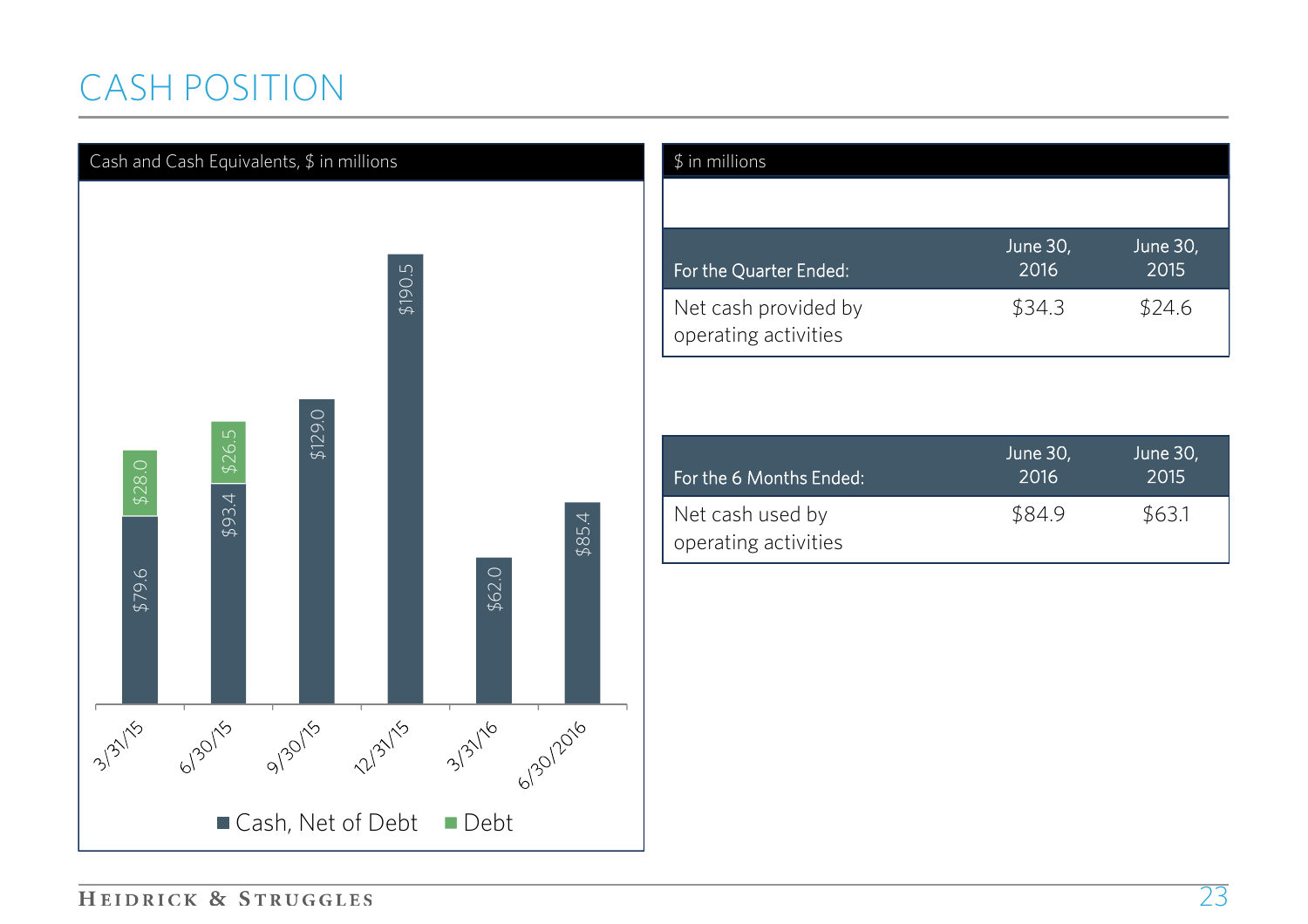# QUARTERLY NET INCOME

![](_page_24_Figure_1.jpeg)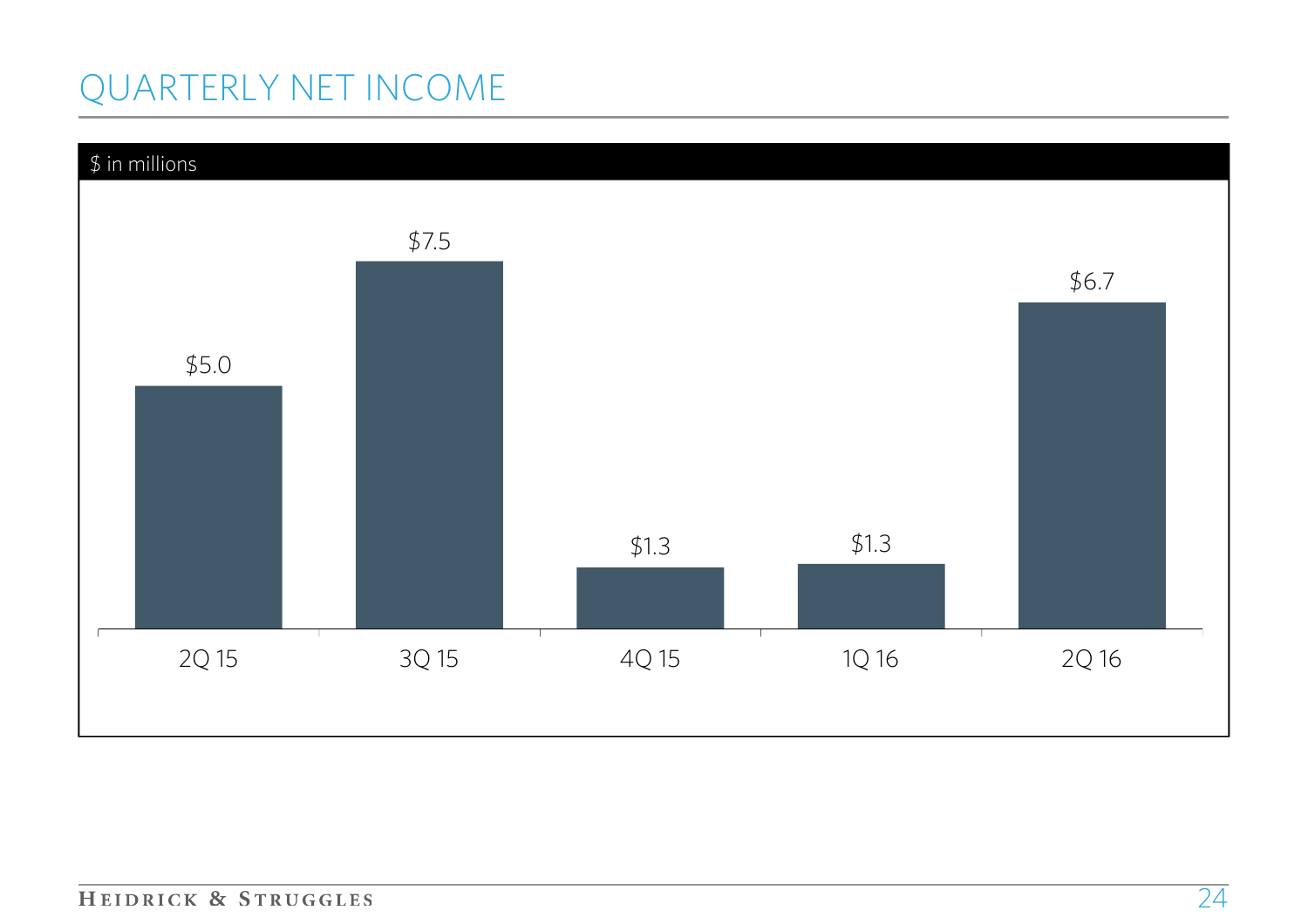# QUARTERLY NET INCOME PER DILUTED SHARE

![](_page_25_Figure_1.jpeg)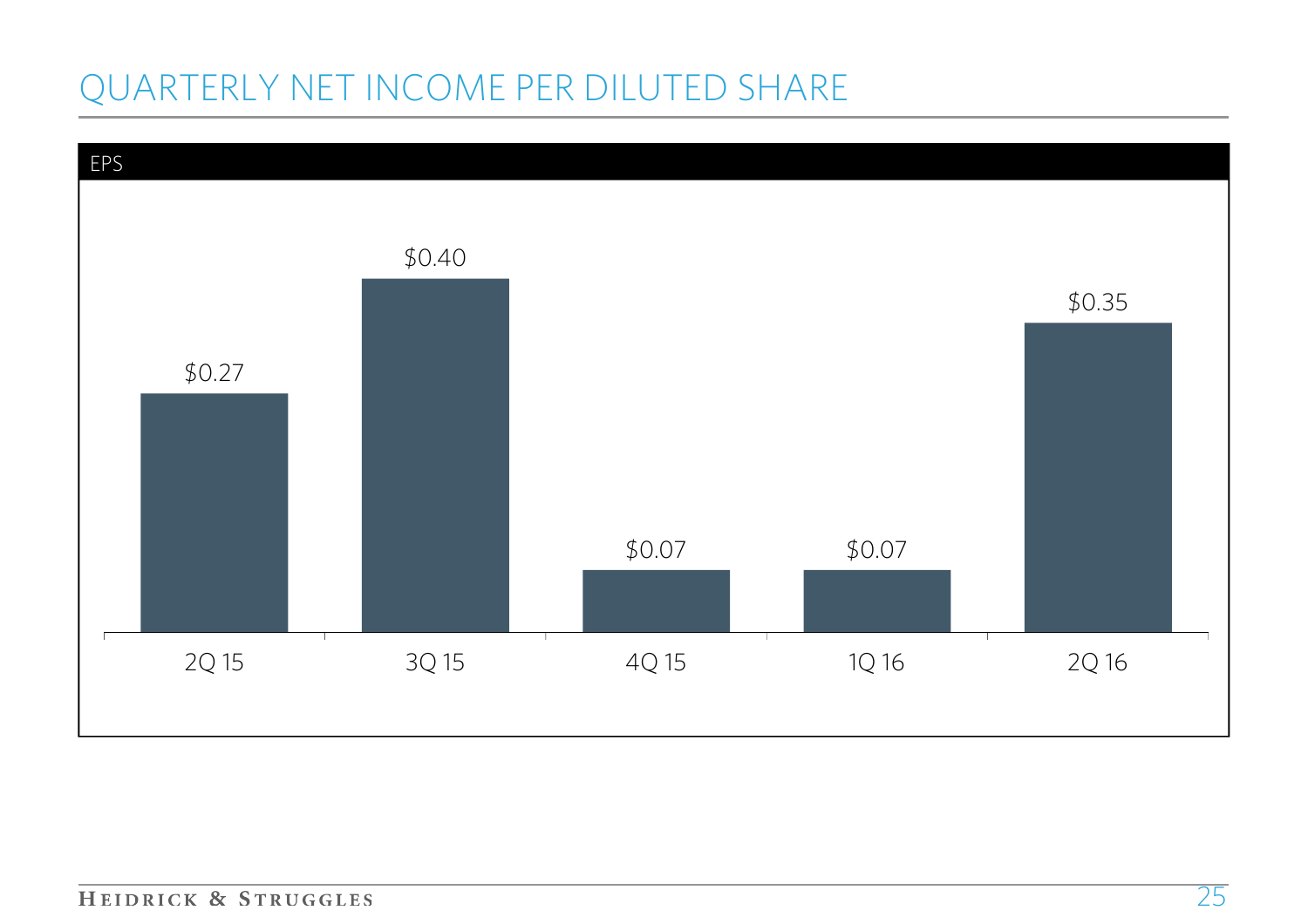## BACKLOG

Backlog is comprised of contractual billings for Executive Searches that will be recognized as revenue in the future. It does not include Leadership Consulting or Culture Shaping.

![](_page_26_Figure_2.jpeg)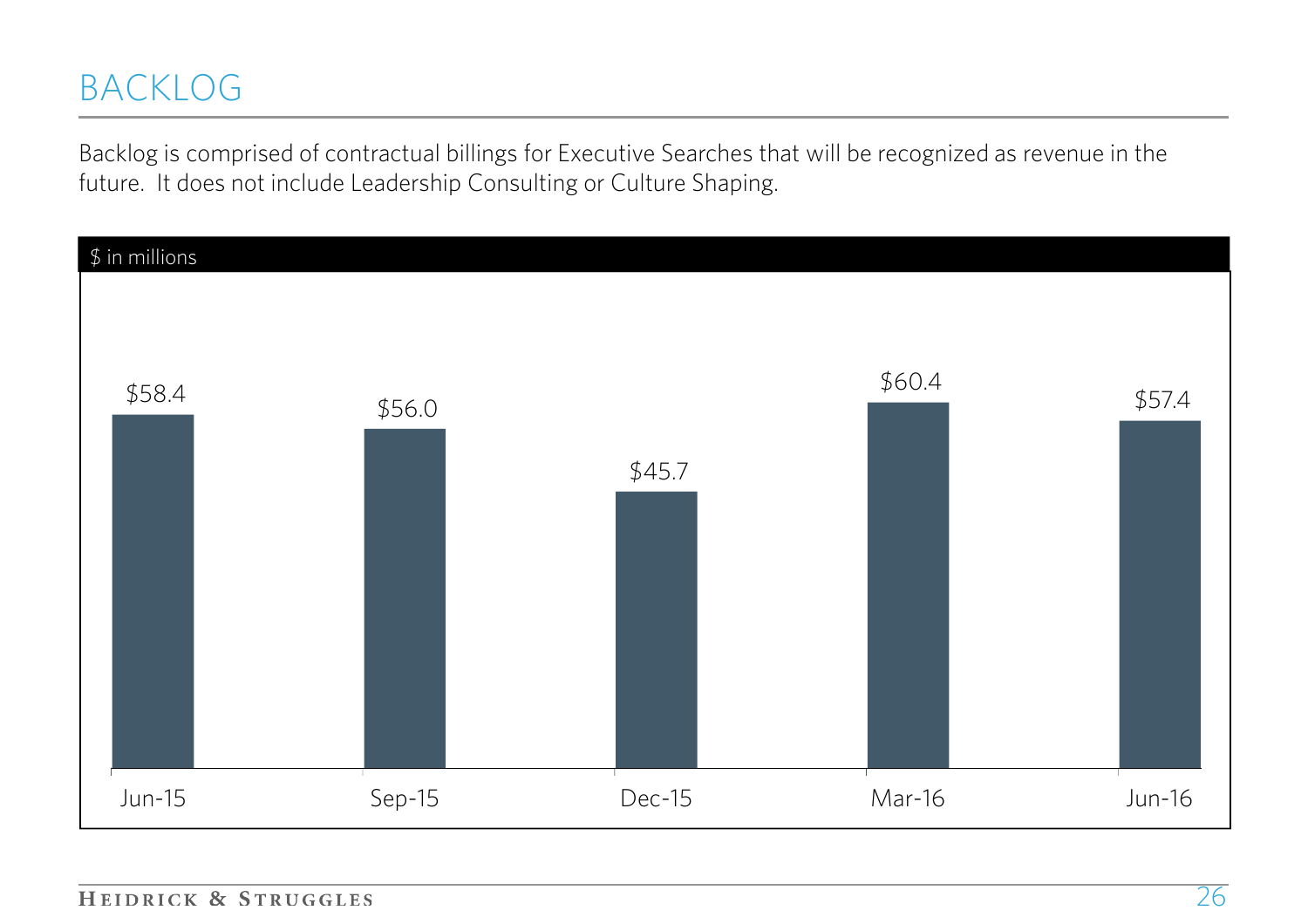# WORLDWIDE MONTHLY CONFIRMATION TRENDS

![](_page_27_Figure_1.jpeg)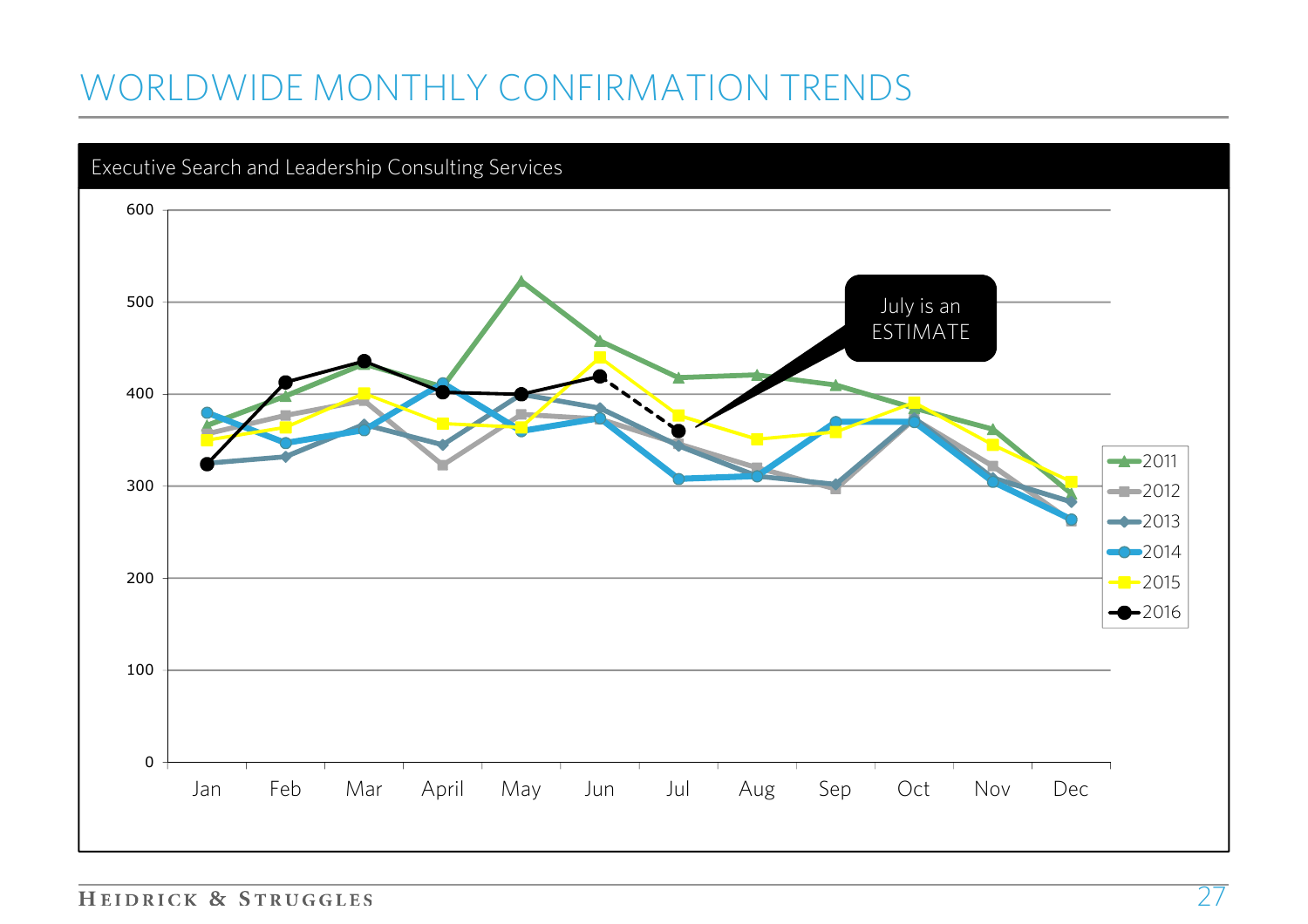# GUIDANCE: 3Q 2016 NET REVENUE (excludes reimbursements)

![](_page_28_Figure_1.jpeg)

 $^{(1)}$ This forecast is based on the average currency rates in June 2016 reflects, among other factors, management's assumptions for the anticipated volume of new Executive Search confirmations, Leadership Consulting assignments and Culture Shaping services, the current backlog, consultant productivity, consultant retention, and the seasonality of the business.